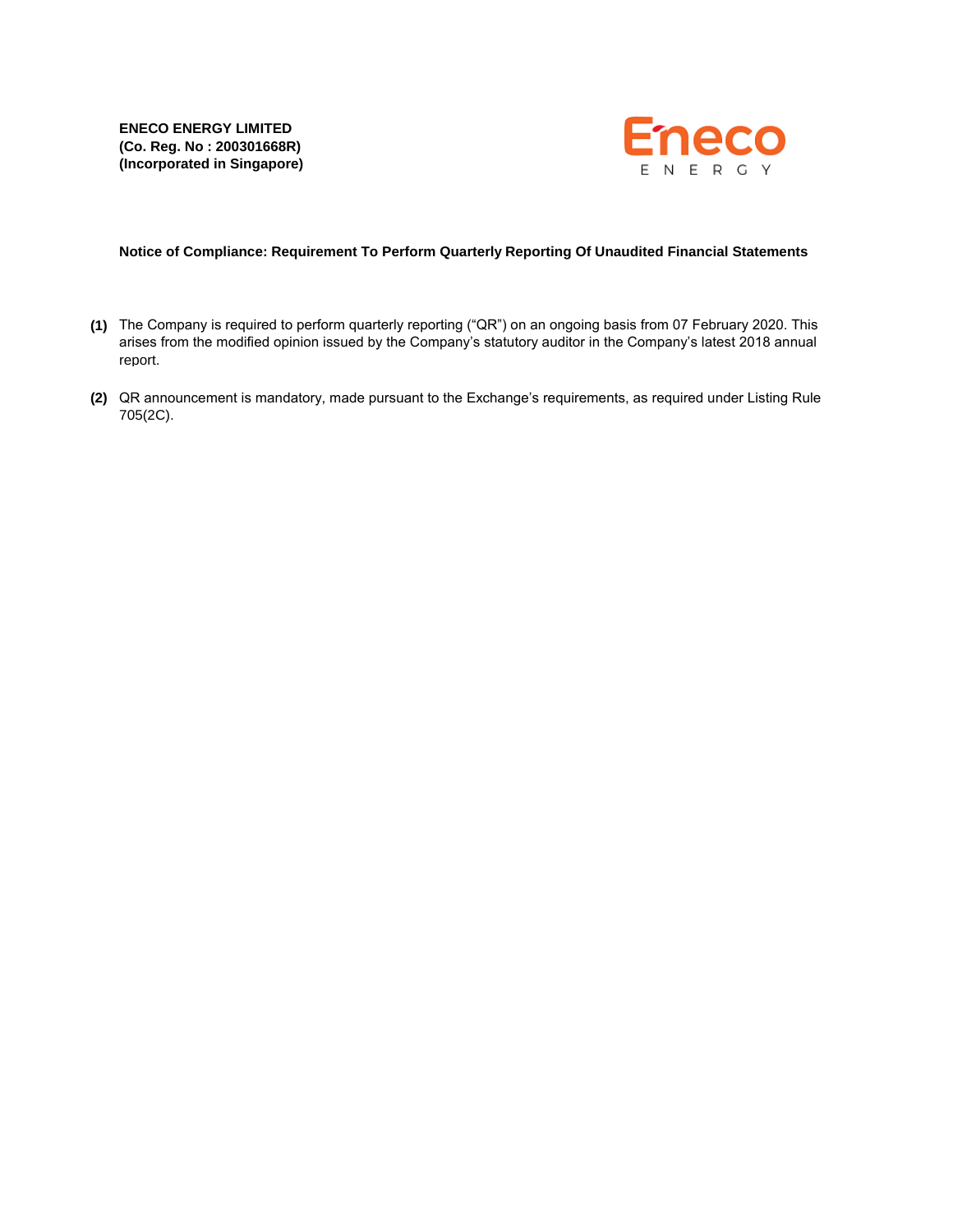

**Quarterly and Full Year Financial Statement for the Period/ Year Ended 31 December 2019**

## **PART 1 - INFORMATION REQUIRED FOR ANNOUNCEMENT OF 4TH QUARTER**

The Board of Directors of Eneco Energy Limited wishes to announce the following unaudited operating results of the Group for the year ended 31 December 2019.

## **1(a) Consolidated Income Statement**

|                                                                           |                | Group                          |                 |                              | Group                                          |                   |                              |
|---------------------------------------------------------------------------|----------------|--------------------------------|-----------------|------------------------------|------------------------------------------------|-------------------|------------------------------|
|                                                                           |                | 4th Quarter<br>2019<br>S\$'000 | 2018<br>S\$'000 | Increase/<br>(decrease)<br>% | for the year ended December<br>2019<br>S\$'000 | 2018 *<br>S\$'000 | Increase/<br>(decrease)<br>% |
| Revenue                                                                   |                | 10,052                         | 10,984          | (8.5)                        | 41,150                                         | 46,772            | (12.0)                       |
| Other income                                                              |                | 157                            | (376)           | <b>NM</b>                    | 5,584                                          | 1,650             | 238.4                        |
| Costs and operating expenses                                              |                |                                |                 |                              |                                                |                   |                              |
| Service costs and related expenses                                        |                | (4, 161)                       | (3, 181)        | 30.8                         | (14, 360)                                      | (21, 350)         | (32.7)                       |
| Royalties payment                                                         |                | (31)                           | (16)            | 93.8                         | (139)                                          | (278)             | (50.0)                       |
| Salaries and employee benefits                                            |                | (4,616)                        | (5,039)         | (8.4)                        | (22, 217)                                      | (23, 921)         | (7.1)                        |
| Depreciation and amortisation expenses                                    |                | (1,784)                        | (10, 526)       | (83.1)                       | (7,981)                                        | (12, 757)         | (37.4)                       |
| Finance costs                                                             |                | (895)                          | (386)           | 131.9                        | (3, 348)                                       | (2, 255)          | 48.5                         |
| Other operating expenses                                                  |                | (22, 877)                      | (26, 240)       | (12.8)                       | (25, 523)                                      | (32, 548)         | (21.6)                       |
| Total costs and operating expenses                                        |                | (34, 364)                      | (45, 388)       | (24.3)                       | (73, 568)                                      | (93, 109)         | (21.0)                       |
| Loss before tax for the period/year                                       |                | (24, 155)                      | (34,780)        | (30.5)                       | (26, 834)                                      | (44, 687)         | (40.0)                       |
| Income tax                                                                |                |                                | (162)           | <b>NM</b>                    | (90)                                           | (513)             | (82.4)                       |
| Loss for the period/year                                                  |                | (24, 155)                      | (34, 942)       | (30.9)                       | (26, 924)                                      | (45, 200)         | (40.4)                       |
| Loss for the period/year attributable to:                                 |                |                                |                 |                              |                                                |                   |                              |
| Owners of the Company                                                     |                | (23, 106)                      | (32, 746)       | (29.4)                       | (26, 480)                                      | (41,706)          | (36.5)                       |
| Non-controlling interests                                                 |                | (1,049)                        | (2, 196)        | (52.2)                       | (444)                                          | (3, 494)          | (87.3)                       |
|                                                                           |                | (24, 155)                      | (34,942)        | (30.9)                       | (26, 924)                                      | (45, 200)         | (40.4)                       |
| Loss per share attributable to owners of the<br>Company (cents per share) | <b>Basic</b>   | (3.57)                         | (5.78)          |                              | (4.09)                                         | (7.55)            |                              |
|                                                                           | <b>Diluted</b> | (3.57)                         | (5.78)          |                              | (4.09)                                         | (7.55)            |                              |
|                                                                           |                |                                |                 |                              |                                                |                   |                              |

NM: not meaningful

\* Audited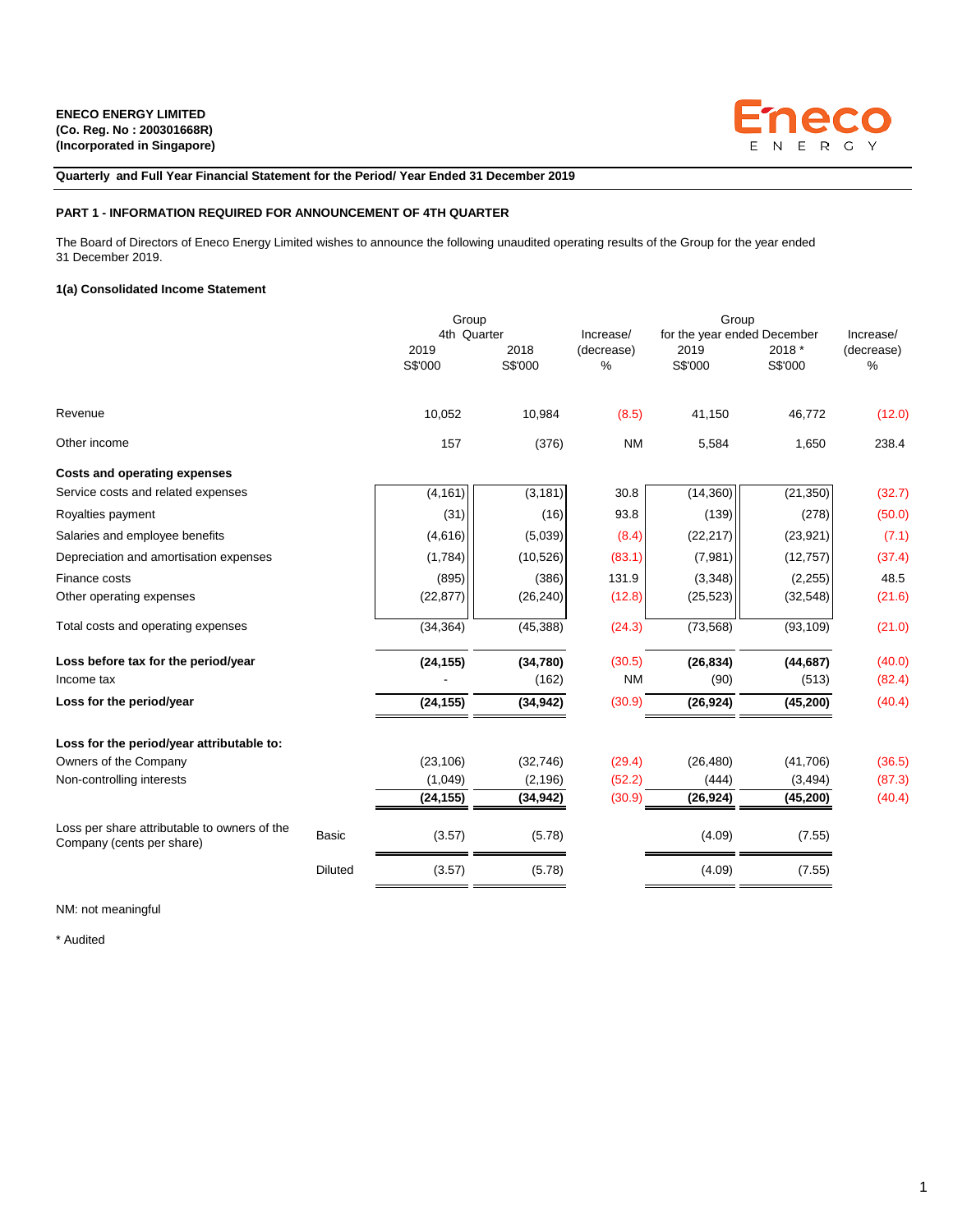| 4th Quarter<br>for the year ended December<br>2019<br>2019<br>2018<br>2018<br><b>Notes to Group Income Statement</b><br>S\$'000<br>S\$'000<br>S\$'000<br>S\$'000<br>Other income include:<br>Interest income from banks<br>3<br>54<br>26<br>84<br>$\overline{2}$<br>18<br>Leasing income<br>244<br>688<br>244<br>Write-back of other payables and provision<br>124<br>Gain/(Loss) on farm out of participating interest<br>(1,923)<br>3,538<br>(896)<br>Depreciation and amortisation expenses include:<br>Owned and obligation under finance leases<br>(10, 526)<br>(505)<br>(3,847)<br>(12, 757)<br>Right-of-use assets<br>(1,279)<br>(4, 134)<br><b>Finance costs include:</b><br>(270)<br>(37)<br>(1, 122)<br>(132)<br>Lease charges<br>(1,401)<br>Interest on borrowings<br>(351)<br>(1,381)<br>(356)<br>Finance charges on Operator's cash calls<br>(4)<br>(161)<br>(705)<br>Finance charges on borrowings<br>(620)<br>(257) |
|------------------------------------------------------------------------------------------------------------------------------------------------------------------------------------------------------------------------------------------------------------------------------------------------------------------------------------------------------------------------------------------------------------------------------------------------------------------------------------------------------------------------------------------------------------------------------------------------------------------------------------------------------------------------------------------------------------------------------------------------------------------------------------------------------------------------------------------------------------------------------------------------------------------------------------|
|                                                                                                                                                                                                                                                                                                                                                                                                                                                                                                                                                                                                                                                                                                                                                                                                                                                                                                                                    |
|                                                                                                                                                                                                                                                                                                                                                                                                                                                                                                                                                                                                                                                                                                                                                                                                                                                                                                                                    |
|                                                                                                                                                                                                                                                                                                                                                                                                                                                                                                                                                                                                                                                                                                                                                                                                                                                                                                                                    |
|                                                                                                                                                                                                                                                                                                                                                                                                                                                                                                                                                                                                                                                                                                                                                                                                                                                                                                                                    |
|                                                                                                                                                                                                                                                                                                                                                                                                                                                                                                                                                                                                                                                                                                                                                                                                                                                                                                                                    |
|                                                                                                                                                                                                                                                                                                                                                                                                                                                                                                                                                                                                                                                                                                                                                                                                                                                                                                                                    |
|                                                                                                                                                                                                                                                                                                                                                                                                                                                                                                                                                                                                                                                                                                                                                                                                                                                                                                                                    |
|                                                                                                                                                                                                                                                                                                                                                                                                                                                                                                                                                                                                                                                                                                                                                                                                                                                                                                                                    |
|                                                                                                                                                                                                                                                                                                                                                                                                                                                                                                                                                                                                                                                                                                                                                                                                                                                                                                                                    |
|                                                                                                                                                                                                                                                                                                                                                                                                                                                                                                                                                                                                                                                                                                                                                                                                                                                                                                                                    |
|                                                                                                                                                                                                                                                                                                                                                                                                                                                                                                                                                                                                                                                                                                                                                                                                                                                                                                                                    |
|                                                                                                                                                                                                                                                                                                                                                                                                                                                                                                                                                                                                                                                                                                                                                                                                                                                                                                                                    |
|                                                                                                                                                                                                                                                                                                                                                                                                                                                                                                                                                                                                                                                                                                                                                                                                                                                                                                                                    |
|                                                                                                                                                                                                                                                                                                                                                                                                                                                                                                                                                                                                                                                                                                                                                                                                                                                                                                                                    |
|                                                                                                                                                                                                                                                                                                                                                                                                                                                                                                                                                                                                                                                                                                                                                                                                                                                                                                                                    |
|                                                                                                                                                                                                                                                                                                                                                                                                                                                                                                                                                                                                                                                                                                                                                                                                                                                                                                                                    |
| Accretion of interest on abandonment & site restoration liabilities<br>11<br>(37)<br>(17)<br>(44)                                                                                                                                                                                                                                                                                                                                                                                                                                                                                                                                                                                                                                                                                                                                                                                                                                  |
| Other operating expenses include:                                                                                                                                                                                                                                                                                                                                                                                                                                                                                                                                                                                                                                                                                                                                                                                                                                                                                                  |
| 189<br>Foreign exchange (loss)/gain, net<br>(826)<br>(5,079)<br>(5,935)                                                                                                                                                                                                                                                                                                                                                                                                                                                                                                                                                                                                                                                                                                                                                                                                                                                            |
| Legal and other professional fees<br>208<br>(482)<br>(4, 218)<br>(4, 533)                                                                                                                                                                                                                                                                                                                                                                                                                                                                                                                                                                                                                                                                                                                                                                                                                                                          |
| Impairment of intangbile assets<br>(993)<br>(993)                                                                                                                                                                                                                                                                                                                                                                                                                                                                                                                                                                                                                                                                                                                                                                                                                                                                                  |
| Impairment loss on oil and gas properties<br>(83)<br>(83)                                                                                                                                                                                                                                                                                                                                                                                                                                                                                                                                                                                                                                                                                                                                                                                                                                                                          |
| Impairment loss on exploration and evaluation assets<br>(540)<br>(540)                                                                                                                                                                                                                                                                                                                                                                                                                                                                                                                                                                                                                                                                                                                                                                                                                                                             |
| Impairment loss on asset held for sale<br>(17, 199)<br>(17, 199)                                                                                                                                                                                                                                                                                                                                                                                                                                                                                                                                                                                                                                                                                                                                                                                                                                                                   |
| 43<br>26<br>Allowance/(Writeback) for doubtful trade receivables<br>26<br>(88)                                                                                                                                                                                                                                                                                                                                                                                                                                                                                                                                                                                                                                                                                                                                                                                                                                                     |
| Allowance for doubtful receivables<br>(4,533)<br>(19, 149)<br>(4,533)<br>(19, 149)                                                                                                                                                                                                                                                                                                                                                                                                                                                                                                                                                                                                                                                                                                                                                                                                                                                 |
| Plant and equipment written-off<br>(2)                                                                                                                                                                                                                                                                                                                                                                                                                                                                                                                                                                                                                                                                                                                                                                                                                                                                                             |
| (Loss)/Gain on disposal of plant and equipment<br>(219)<br>(115)<br>105<br>7                                                                                                                                                                                                                                                                                                                                                                                                                                                                                                                                                                                                                                                                                                                                                                                                                                                       |
| Net fair value gain on oil options<br>270<br>270                                                                                                                                                                                                                                                                                                                                                                                                                                                                                                                                                                                                                                                                                                                                                                                                                                                                                   |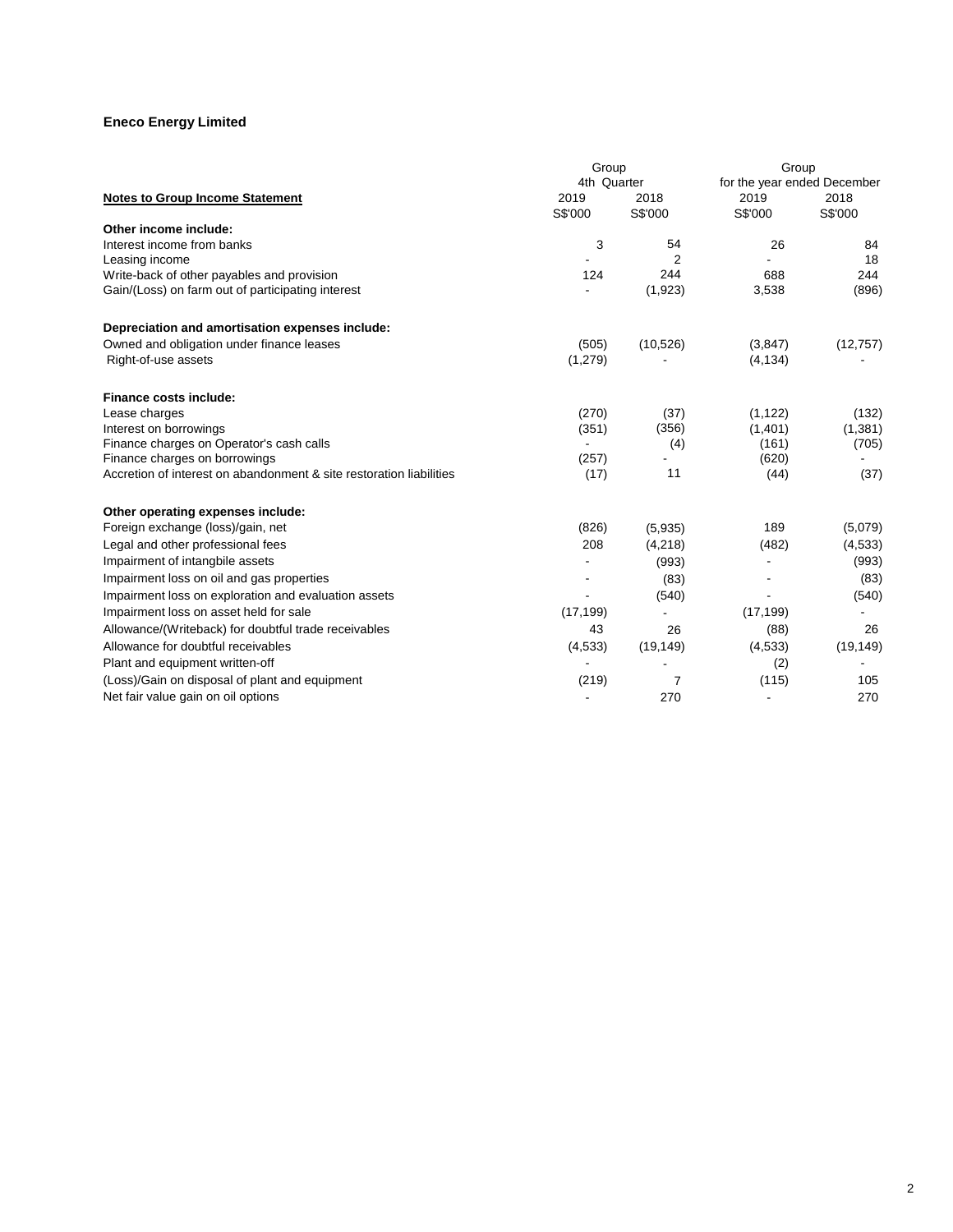**1b(i) A statement of financial position (for the issuer and group), together with a comparative statement as at the end of the immediately preceding financial year.**

|                                                 | Group      |             | Company                  |              |  |  |
|-------------------------------------------------|------------|-------------|--------------------------|--------------|--|--|
| <b>Balance Sheet as at</b>                      | 31 Dec 19  | 31 Dec 18 * | 31 Dec 19                | 31 Dec 18 ** |  |  |
|                                                 | S\$'000    | S\$'000     | S\$'000                  | S\$'000      |  |  |
| <b>Non-current assets</b>                       |            |             |                          |              |  |  |
| Oil and gas properties                          | 6,473      | 12,270      | $\overline{\phantom{a}}$ |              |  |  |
| Plant and equipment                             | 2,282      | 10,777      | 189                      | 19           |  |  |
| Right-of-use assets                             | 17,895     |             |                          |              |  |  |
| Intangible assets                               | 118        | 167         |                          |              |  |  |
| Investment in exploration and evaluation assets | 706        | 19,170      |                          |              |  |  |
| Investments in subsidiaries                     |            |             | 9,228                    | 9,228        |  |  |
| Other receivables                               | 5,592      | 7,190       |                          |              |  |  |
| Deferred tax assets                             | 35         | 35          |                          |              |  |  |
| <b>Fixed deposits</b>                           | 318        | 310         |                          |              |  |  |
|                                                 | 33,419     | 49,919      | 9,417                    | 9,247        |  |  |
| <b>Current assets</b>                           |            |             |                          |              |  |  |
| Trade receivables                               | 9,737      | 11,270      |                          |              |  |  |
| Other receivables                               | 1,129      | 1,847       | 2,530                    | 3,595        |  |  |
| Prepaid operating expenses                      | 620        | 829         | 59                       | 78           |  |  |
| Inventories                                     | 164        | 181         |                          |              |  |  |
| Cash and bank balances                          | 4,593      | 8,231       | 222                      | 4,166        |  |  |
|                                                 | 16,243     | 22,358      | 2,811                    | 7,839        |  |  |
|                                                 |            |             |                          |              |  |  |
| <b>Current liabilities</b>                      |            |             |                          |              |  |  |
| Trade payables                                  | 14,679     | 15,027      |                          |              |  |  |
| Other payables                                  | 9,325      | 11,493      | 1,684                    | 2,878        |  |  |
| Provisions                                      | 267        | 621         |                          |              |  |  |
| Lease liabilities                               | 5,638      | 1,823       | 25                       |              |  |  |
| Loans and borrowings                            | 9,094      | 4,619       |                          |              |  |  |
| Income tax payable                              | 3,155      | 206         | 85                       | 90           |  |  |
|                                                 | 42,158     | 33,789      | 1,794                    | 2,968        |  |  |
| Net current (liabilities)/assets                | (25, 915)  | (11, 431)   | 1,017                    | 4,871        |  |  |
| <b>Non-current liabilities</b>                  |            |             |                          |              |  |  |
| Other payables                                  | 16,590     | 19,262      | ٠                        | 743          |  |  |
| Provisions                                      | 864        | 1,092       | 18                       | 19           |  |  |
| Abandonment and site restoration liabilities    | 619        | 880         |                          |              |  |  |
| Lease liabilities                               | 11,456     | 5,524       | 58                       |              |  |  |
| Loans and borrowings                            |            | 4,619       |                          |              |  |  |
| Deferred tax liabilities                        |            | 2,933       |                          |              |  |  |
|                                                 | 29,529     | 34,310      | 76                       | 762          |  |  |
| Net (liabilities)/assets                        | (22, 025)  | 4,178       | 10,358                   | 13,356       |  |  |
| Equity attributable to the owners               |            |             |                          |              |  |  |
| of the Company                                  |            |             |                          |              |  |  |
| Share capital                                   | 148,367    | 148,181     | 148,367                  | 148,181      |  |  |
| Treasury shares                                 | (935)      | (935)       | (935)                    | (935)        |  |  |
| Other reserves                                  | 4,683      | 4,706       | 3,159                    | 3,673        |  |  |
| <b>Accumulated losses</b>                       | (165, 794) | (139, 737)  | (140, 233)               | (137, 563)   |  |  |
|                                                 | (13, 679)  | 12,215      | 10,358                   | 13,356       |  |  |
| <b>Non-controlling Interests</b>                | (8, 346)   | (8,037)     |                          |              |  |  |
| <b>Total Equity</b>                             | (22, 025)  | 4,178       | 10,358                   | 13,356       |  |  |

\* Audited

\*\* Restated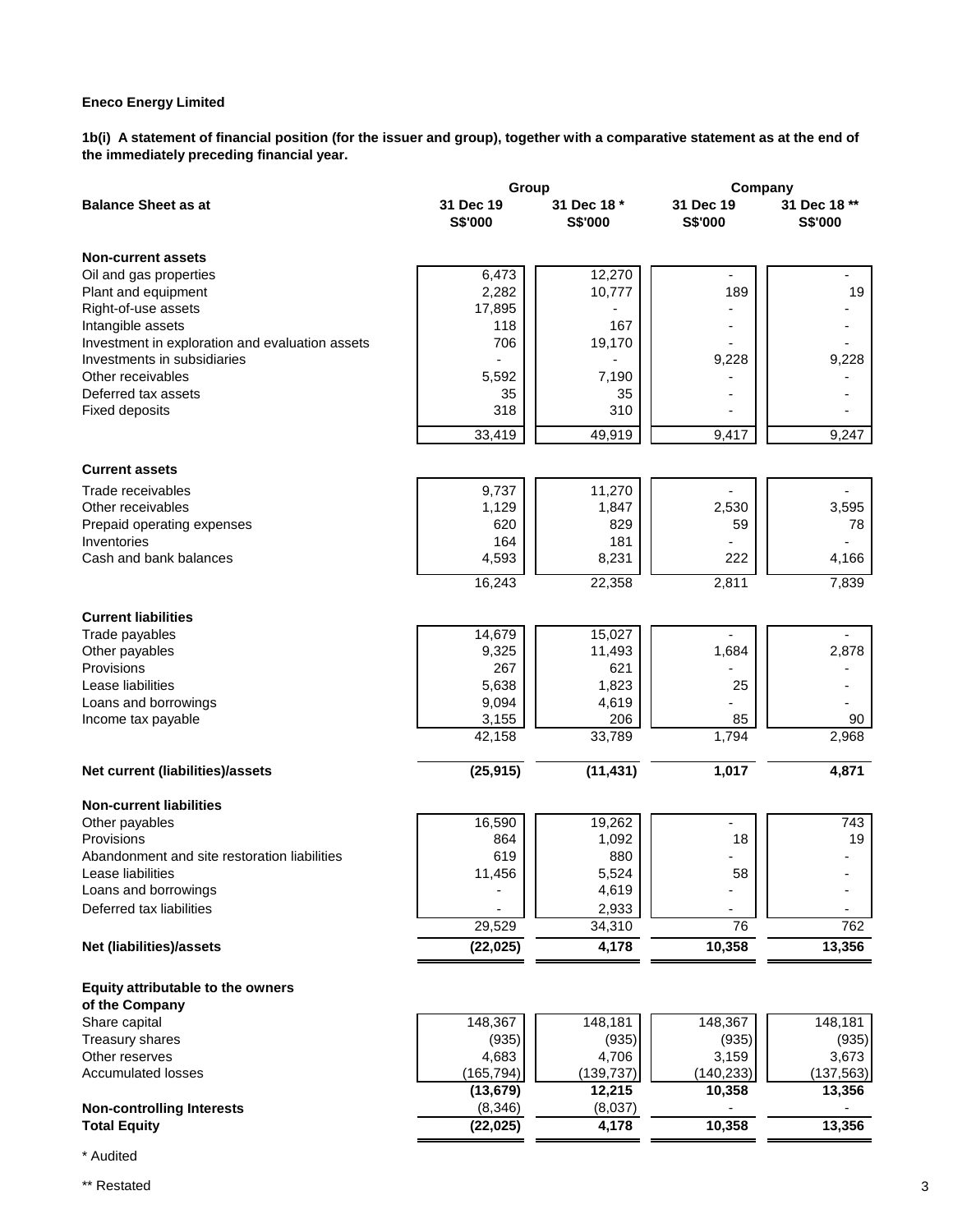# **1(b)(ii) Aggregate amount of Group's borrowings and debt securities**

|              |                                                              | 31 Dec 19<br><b>S\$'000</b> | 31 Dec 18<br><b>S\$'000</b> |
|--------------|--------------------------------------------------------------|-----------------------------|-----------------------------|
| 1            | Amount repayable in one year or less, or on demand (secured) |                             |                             |
|              | Loans and borrowings                                         | 9,094                       | 4,619                       |
|              | Obligation under leases (Include Right-of-use assets)        | 5,638                       | 1,823                       |
| $\mathbf{2}$ | Amount repayable after one year (secured)                    |                             |                             |
|              | Loans and borrowings                                         |                             | 4,619                       |
|              | Obligation under leases (Include Right-of-use assets)        | 11,456                      | 5,524                       |
|              | Total                                                        | 26,188                      | 16,585                      |

Certain subsidiaries of the Company pledged their transport equipment as security for lease facilities granted by financial institutions.

The loan and borrowings are secured by way of a fixed charge over the subsidiary's operating accounts, a share charge over the Group's equity share in the subsidiary, a corporate guarantee by the Company and personal guarantee provided by a related party, Edward Seky Soeryadjaya.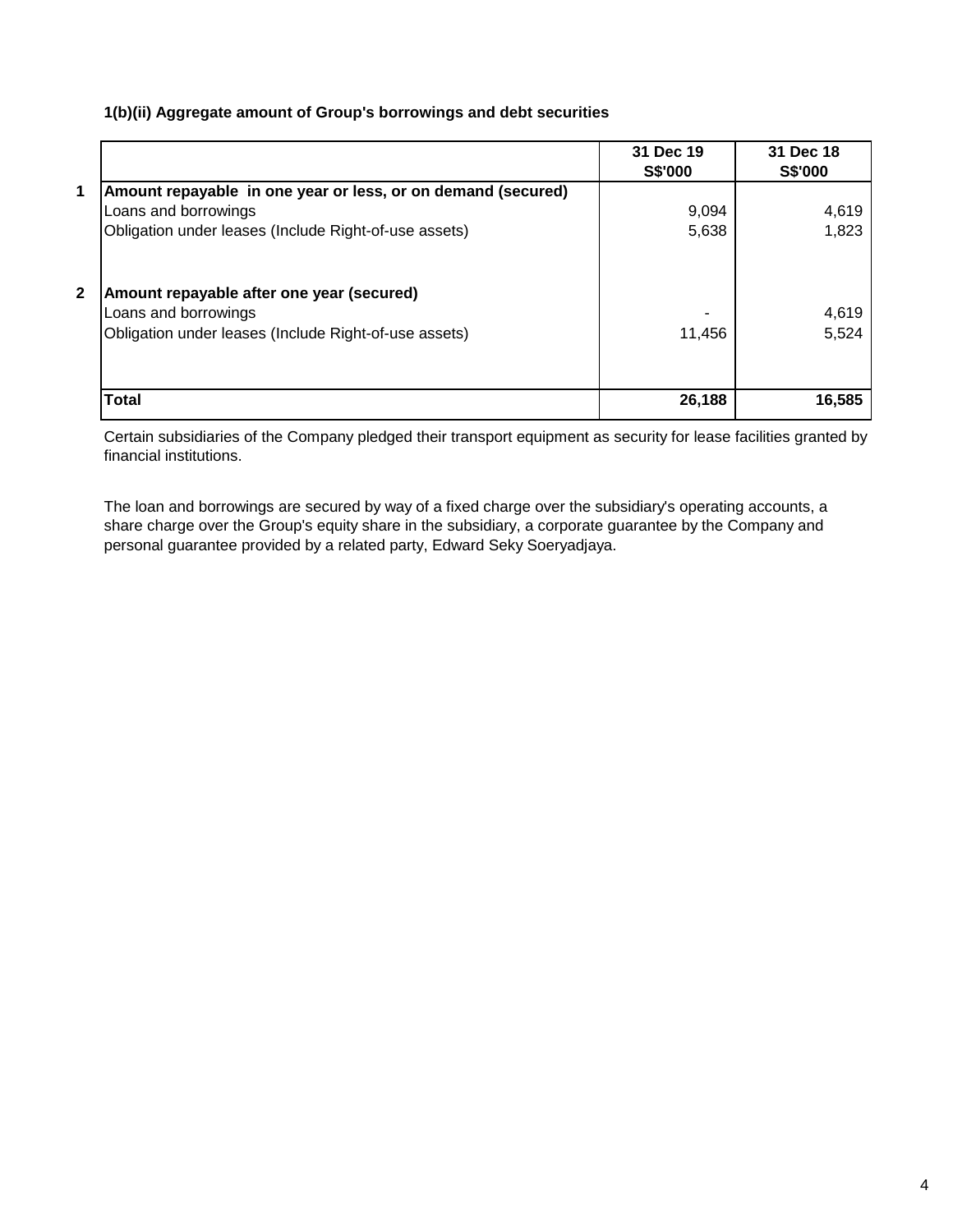# **STATEMENT OF COMPREHENSIVE INCOME**

|                                                                                              | Group                  |                        | Group                       |                   |  |  |
|----------------------------------------------------------------------------------------------|------------------------|------------------------|-----------------------------|-------------------|--|--|
|                                                                                              | 4th Quarter            |                        | for the year ended December |                   |  |  |
|                                                                                              | 2019<br><b>S\$'000</b> | 2018<br><b>S\$'000</b> | 2019<br><b>S\$'000</b>      | 2018 *<br>S\$'000 |  |  |
| Loss, net of tax for the period/year                                                         | (24, 155)              | (34, 942)              | (26, 924)                   | (45,200)          |  |  |
| Other comprehensive income<br>Items that may be reclassified subsequently to profit or loss: |                        |                        |                             |                   |  |  |
| Foreign currency translation                                                                 | 1,462                  | 5,746                  | 460                         | 4,896             |  |  |
| Items that will not be reclassified subsequently to profit or loss:                          |                        |                        |                             |                   |  |  |
| Re-measurement of defined benefit obligation                                                 | 152                    | 338                    | 166                         | 272               |  |  |
| Total comprehensive income for the period/year                                               | (22, 541)              | (28, 858)              | (26, 298)                   | (40, 032)         |  |  |
| Total comprehensive income attributable to:                                                  |                        |                        |                             |                   |  |  |
| - Owners of the Company                                                                      | (21, 753)              | (26, 633)              | (25, 989)                   | (36, 384)         |  |  |
| - Non-controlling interests                                                                  | (788)                  | (2,225)                | (309)                       | (3,648)           |  |  |
|                                                                                              | (22, 541)              | (28, 858)              | (26, 298)                   | (40,032)          |  |  |
|                                                                                              |                        |                        |                             |                   |  |  |

\* Audited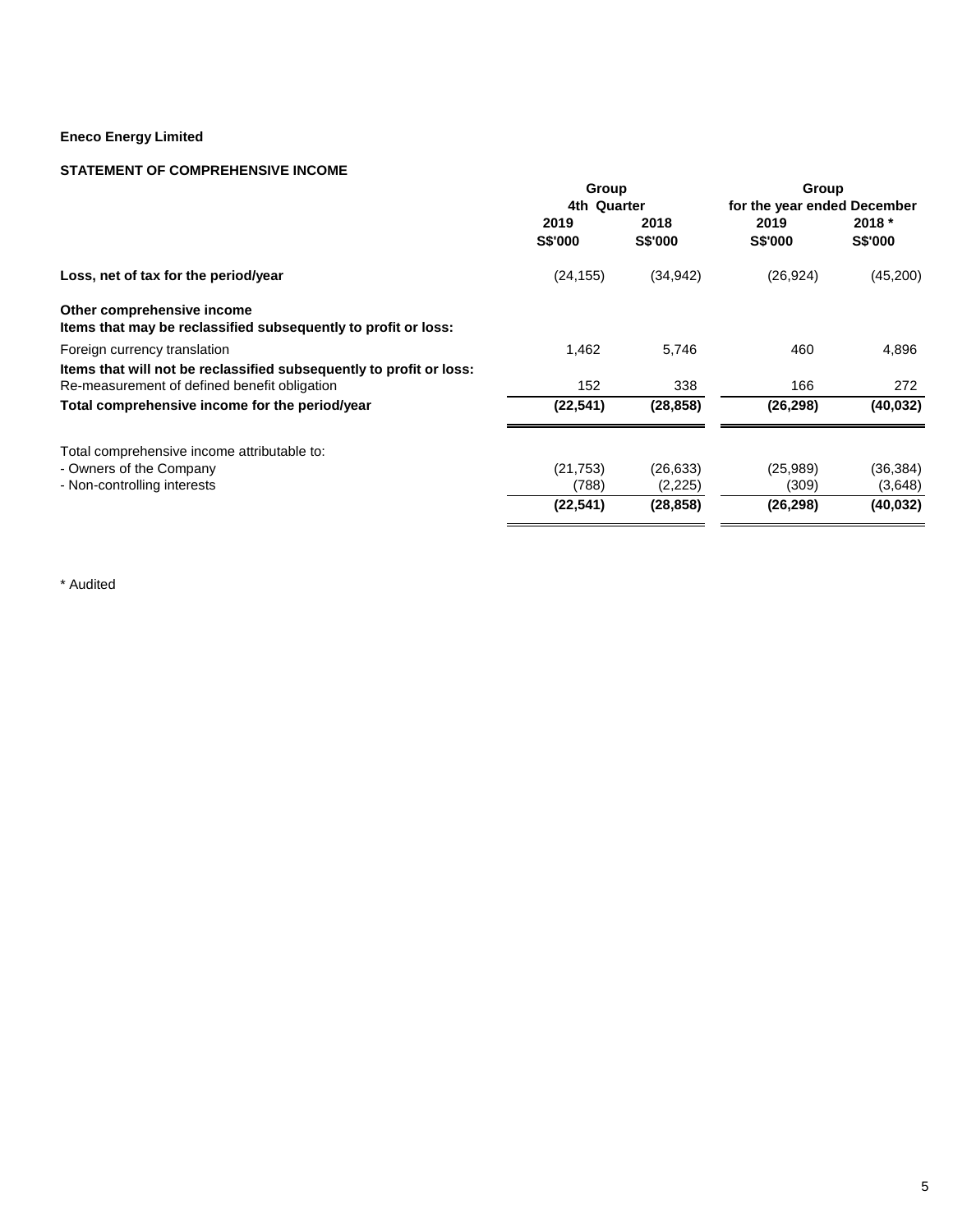**1(c) A cash flow statement (for the group), together with a comparative statement for the corresponding period of the immediately preceding financial year.**

|                                                                                   |        | Group                       |                             | Group                       |                       |
|-----------------------------------------------------------------------------------|--------|-----------------------------|-----------------------------|-----------------------------|-----------------------|
|                                                                                   |        | For the quarter ended       |                             | For the year ended          |                       |
|                                                                                   |        | 31 Dec 19<br><b>S\$'000</b> | 31 Dec 18<br><b>S\$'000</b> | 31 Dec 19<br><b>S\$'000</b> | 31 Dec 18*<br>S\$'000 |
| Operating activities :                                                            |        |                             |                             |                             |                       |
| Loss before income tax for the period                                             |        | (24, 155)                   | (34,780)                    | (26, 834)                   | (44, 687)             |
| Adjustments for:                                                                  |        |                             |                             |                             |                       |
| Depreciation and amortisation expenses                                            |        | 1,784                       | 10,526                      | 7,981                       | 12,757                |
| Loss/(Gain) on disposal of plant and equipment                                    |        | 219                         | (7)                         | 115                         | (105)                 |
| Finance costs                                                                     |        | 895                         | 386                         | 3,348                       | 2,255                 |
| Interest income from banks                                                        |        | (3)                         | (54)                        | (26)                        | (84)                  |
| Write-back of other payables and provision                                        |        | (124)                       | (244)                       | (688)                       | (244)                 |
| Share based payment                                                               |        | $\overline{a}$              | 993                         |                             | 22<br>993             |
| Impairment loss on intangible assets<br>Impairment loss on oil and gas properties |        | ٠                           | 83                          |                             | 83                    |
| Impairment loss on exploration and evaluation assets                              |        |                             | 540                         |                             | 540                   |
| Impairment loss on asset held for sale                                            |        | 17,199                      |                             | 17,199                      |                       |
| Plant and equipment written-off                                                   |        |                             |                             | 2                           |                       |
| Gain/(Loss) on farm out of participating interest                                 |        |                             | 1,923                       | (3,538)                     | 896                   |
| Allowance for/(Write-back) doubtful trade receivables                             |        | (43)                        | (26)                        | 88                          | (26)                  |
| Allowance for doubtful receivables                                                |        | 4,533                       | 19,149                      | 4,533                       | 19,149                |
| Net fair value gain on oil options                                                |        | $\blacksquare$              |                             |                             | (270)                 |
| Write-back of share issuance expenses                                             |        | $\sim$                      | $\ddot{\phantom{1}}$        | 95                          |                       |
| Foreign exchange translation adjustments                                          |        | 1,767                       | 6,141                       | 587                         | 4,713                 |
| Operating cash flows before working capital changes                               |        | 2,072                       | 4,630                       | 2,862                       | (4,008)               |
|                                                                                   |        |                             |                             |                             |                       |
| Change in inventories                                                             |        | 5<br>492                    | 16<br>460                   | 8                           | (24)                  |
| Change in trade receivables<br>Change in other receivables                        |        | 614                         | 8,011                       | 1,290<br>(3,783)            | 2,393<br>(6, 538)     |
| Change in prepaid operating expenses                                              |        | 230                         | (203)                       | 196                         | 260                   |
| Change in trade payables                                                          |        | (592)                       | (6, 133)                    | (199)                       | (2, 354)              |
| Change in other payables and provisions                                           |        | (200)                       | (5,702)                     | 3,483                       | 10,877                |
| Cash generated from operations                                                    |        | 2,621                       | 1,079                       | 3,857                       | 606                   |
|                                                                                   |        |                             |                             |                             |                       |
| Interest income received                                                          |        | 3                           | 54<br>(150)                 | 26<br>(28)                  | 84<br>(325)           |
| Income tax paid<br>Finance costs paid                                             |        | (1)<br>(269)                | 308                         | (1,239)                     | (1, 513)              |
| Net cash flows generated from/(used in) operating activities                      |        | 2,354                       | 1,291                       | 2,616                       | (1, 148)              |
|                                                                                   |        |                             |                             |                             |                       |
| Investing activities :                                                            |        |                             |                             |                             |                       |
| Proceeds from disposal of plant and equipment                                     |        | 58                          | 7                           | 204                         | 141                   |
| Purchase of plant and equipment and oil and gas properties                        |        | (158)                       | 2,014                       | (1, 109)                    | (11,046)              |
| Acquisition of exploration & evaluation assets                                    |        |                             | 286                         |                             |                       |
| Acquisition of intangible assets                                                  |        | (27)                        | (20)                        | (29)                        | (50)                  |
| Net cash flows (used in)/generated from investing activities                      |        | (127)                       | 2,287                       | (934)                       | (10, 955)             |
| <b>Financing activities:</b>                                                      |        |                             |                             |                             |                       |
| Proceeds from issuance of shares                                                  |        |                             | 10,164                      |                             | 10,164                |
| Share issuance expenses                                                           |        |                             | (303)                       |                             | (321)                 |
| Release in fixed deposits pledged                                                 |        |                             | (310)                       |                             | 890                   |
| Repayment of lease                                                                |        | (1,527)                     | (407)                       | (5, 335)                    | (1,082)               |
| Net advances from joint venture partner                                           |        |                             | (12, 198)                   |                             |                       |
| Net cash flows (used in)/generated from financing activities                      |        | (1,527)                     | (3,054)                     | (5, 335)                    | 9,651                 |
| Net increase/(decrease) in cash and cash equivalents                              |        | 700                         | 524                         | (3,653)                     | (2, 452)              |
| Effect of exchange rate changes on cash and cash equivalents                      |        | (7)                         | 82                          | 15                          | (28)                  |
| Cash and cash equivalents at beginning of period/year                             |        | 3,900                       | 7,625                       | 8,231                       | 10,711                |
| Cash and cash equivalents at end of period/year                                   | Note A | 4,593                       | 8,231                       | 4,593                       | 8,231                 |
| <u>Note A</u>                                                                     |        |                             |                             |                             |                       |
| Cash on hand and at bank                                                          |        | 4,593                       | 8,231                       | 4,593                       | 8,231                 |
| <b>Fixed deposits</b>                                                             |        | 318                         |                             | 318                         |                       |
| Cash and deposits                                                                 |        | 4,911                       | 8,231                       | 4,911                       | 8,231                 |
| Less: Restricted cash classified as non-current assets                            |        | (318)                       |                             | (318)                       |                       |
| Cash and cash equivalents                                                         |        | 4,593                       | 8,231                       | 4,593                       | 8,231                 |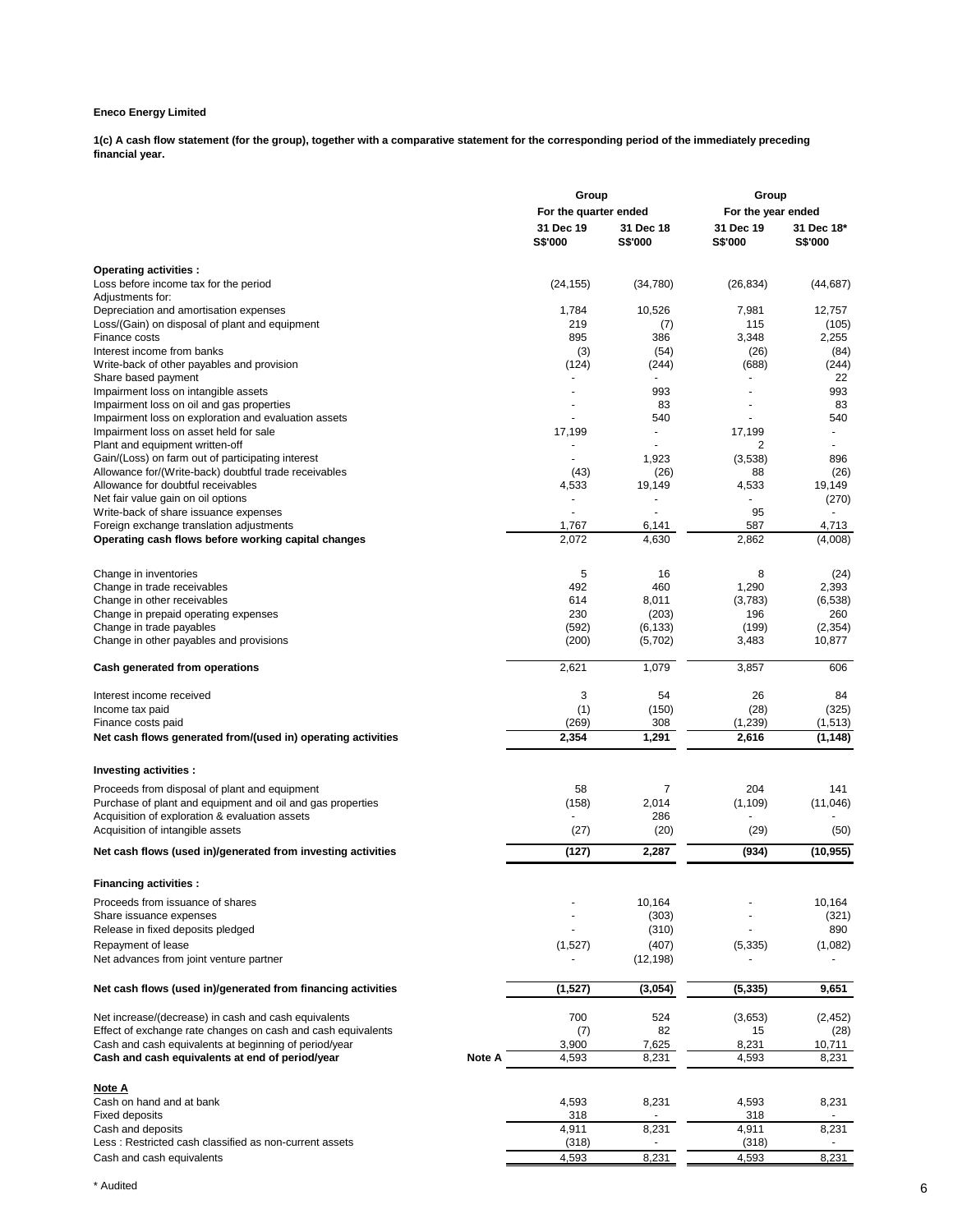1 (d) (i) A statement (for the issuer and group) showing either (i) all changes in equity or (ii) changes in equity other than those arising from capitalisation issues and distributions to shareholders, together with a com

|                                                            |                            |                                                                  |                             |                               |                                  |                           | Attributable to owners of the Company     |                          |                                                          |                                                        |                               |                                         |
|------------------------------------------------------------|----------------------------|------------------------------------------------------------------|-----------------------------|-------------------------------|----------------------------------|---------------------------|-------------------------------------------|--------------------------|----------------------------------------------------------|--------------------------------------------------------|-------------------------------|-----------------------------------------|
| Group                                                      | Total<br>Equity<br>S\$'000 | Equity<br>attributable to<br>owners of the<br>Company<br>S\$'000 | Share<br>capital<br>S\$'000 | Treasury<br>shares<br>S\$'000 | Accumulated<br>losses<br>S\$'000 | Other reserves<br>S\$'000 | Share based<br>payment reserve<br>S\$'000 | Others<br>S\$'000        | Foreign<br>currency<br>translation<br>reserve<br>S\$'000 | Gain on<br>reissuance of<br>treasury shares<br>S\$'000 | Capital<br>reserve<br>S\$'000 | Non-controlling<br>interests<br>S\$'000 |
| Opening balance as at 1 January 2019                       | 4,178                      | 12,215                                                           | 148,181                     | (935)                         | (139, 737)                       | 4,706                     | 1,043                                     | 624                      | 61                                                       | 2,630                                                  | 348                           | (8,037)                                 |
| Q1                                                         |                            |                                                                  |                             |                               |                                  |                           |                                           |                          |                                                          |                                                        |                               |                                         |
| Loss for the period                                        | (1,587)                    | (1, 431)                                                         |                             |                               | (1, 431)                         | $\blacksquare$            |                                           |                          |                                                          |                                                        | $\blacksquare$                | (156)                                   |
| Other comprehensive income                                 |                            |                                                                  |                             |                               |                                  |                           |                                           |                          |                                                          |                                                        |                               |                                         |
| Exchange differences on translating foreign operations     | (1, 374)                   | (1, 439)                                                         | $\overline{\phantom{a}}$    | $\blacksquare$                | $\blacksquare$                   | (1,439)                   | $\overline{\phantom{a}}$                  | $\overline{\phantom{a}}$ | (1, 439)                                                 |                                                        | $\sim$                        | 65                                      |
| Total comprehensive income for the period                  | (2,961)                    | (2,870)                                                          | $\sim$                      | $\overline{\phantom{a}}$      | (1, 431)                         | (1, 439)                  | $\sim$                                    | $\sim$                   | (1, 439)                                                 | $\overline{\phantom{a}}$                               | $\sim$                        | (91)                                    |
| Contributions by and distributions to owners               |                            |                                                                  |                             |                               |                                  |                           |                                           |                          |                                                          |                                                        |                               |                                         |
| Issuance of shares pursuant to EGPSP                       | $\overline{a}$             | $\overline{a}$                                                   | 91                          | $\blacksquare$                | 212                              | (303)                     | (303)                                     |                          |                                                          |                                                        | $\blacksquare$                | $\overline{\phantom{a}}$                |
| Expiry of employee share options                           |                            |                                                                  |                             |                               | 211                              | (211)                     | (211)                                     |                          |                                                          |                                                        | $\overline{\phantom{a}}$      | $\overline{\phantom{a}}$                |
| Write-back of share issuance expenses                      | 95                         | 95                                                               | 95                          | $\overline{\phantom{a}}$      |                                  | $\overline{\phantom{a}}$  | $\overline{\phantom{a}}$                  |                          |                                                          |                                                        | $\blacksquare$                | $\overline{\phantom{a}}$                |
| Total contributions by and distributions to owners         | 95                         | 95                                                               | 186                         | $\overline{\phantom{a}}$      | 423                              | (514)                     | (514)                                     | $\overline{\phantom{a}}$ | $\overline{\phantom{a}}$                                 | $\overline{\phantom{a}}$                               | $\overline{\phantom{a}}$      | $\overline{\phantom{a}}$                |
| Total transactions with owners in their capacity as owners | 95                         | 95                                                               | 186                         |                               | 423                              | (514)                     | (514)                                     |                          |                                                          |                                                        |                               |                                         |
| Closing balance as at 31 March 2019                        | 1,312                      | 9,440                                                            | 148,367                     | (935)                         | (140, 745)                       | 2,753                     | 529                                       | 624                      | (1,378)                                                  | 2,630                                                  | 348                           | (8, 128)                                |
| Q2                                                         |                            |                                                                  |                             |                               |                                  |                           |                                           |                          |                                                          |                                                        |                               |                                         |
| Profit for the period                                      | 1,721                      | 923                                                              |                             |                               | 923                              |                           |                                           |                          |                                                          |                                                        |                               | 798                                     |
| Other comprehensive income                                 |                            |                                                                  |                             |                               |                                  |                           |                                           |                          |                                                          |                                                        |                               |                                         |
| Exchange differences on translating foreign operations     | (716)                      | (727)                                                            | $\blacksquare$              | $\sim$                        | $\sim$                           | (727)                     | $\overline{\phantom{a}}$                  | $\sim$                   | (727)                                                    | $\sim$                                                 | $\sim$                        | 11                                      |
| Total comprehensive income for the period                  | 1,005                      | 196                                                              | $\blacksquare$              | ٠                             | 923                              | (727)                     | $\sim$                                    | $\sim$                   | (727)                                                    | $\overline{\phantom{a}}$                               | $\blacksquare$                | 809                                     |
| Closing balance as at 30 June 2019                         | 2,317                      | 9,636                                                            | 148,367                     | (935)                         | (139, 822)                       | 2,026                     | 529                                       | 624                      | (2, 105)                                                 | 2,630                                                  | 348                           | (7, 319)                                |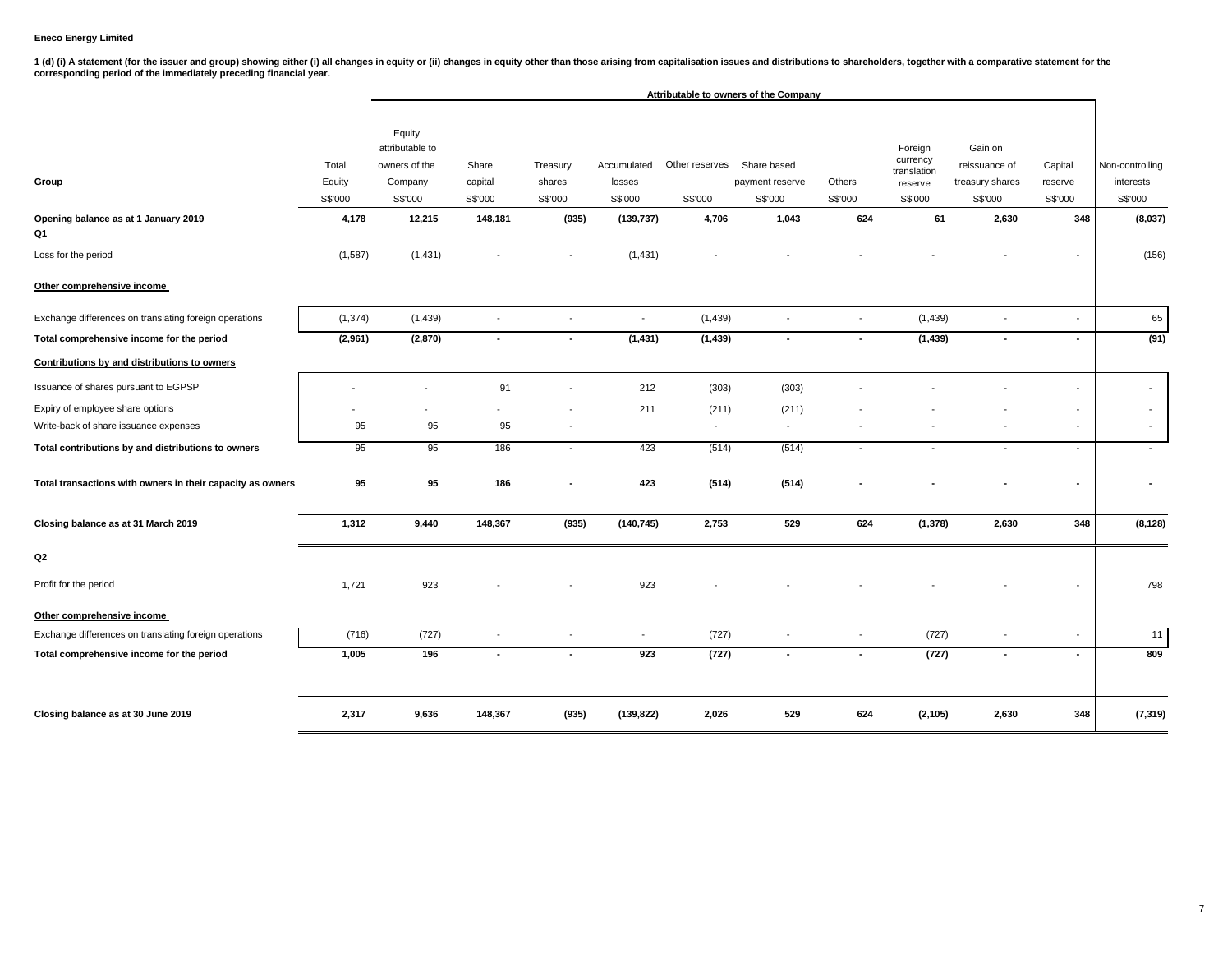1 (d) (i) A statement (for the issuer and group) showing either (i) all changes in equity or (ii) changes in equity other than those arising from capitalisation issues and distributions to shareholders, together with a com

|                                                        |                            |                                                                  |                             |                               |                                  |                              | Attributable to owners of the Company     |                   |                                                       |                                                        |                               |                                         |
|--------------------------------------------------------|----------------------------|------------------------------------------------------------------|-----------------------------|-------------------------------|----------------------------------|------------------------------|-------------------------------------------|-------------------|-------------------------------------------------------|--------------------------------------------------------|-------------------------------|-----------------------------------------|
| Group                                                  | Total<br>Equity<br>S\$'000 | Equity<br>attributable to<br>owners of the<br>Company<br>S\$'000 | Share<br>capital<br>S\$'000 | Treasury<br>shares<br>S\$'000 | Accumulated<br>losses<br>S\$'000 | Other<br>reserves<br>S\$'000 | Share based<br>payment reserve<br>S\$'000 | Others<br>S\$'000 | Foreign currency<br>translation<br>reserve<br>S\$'000 | Gain on<br>reissuance of<br>treasury shares<br>S\$'000 | Capital<br>reserve<br>S\$'000 | Non-controlling<br>interests<br>S\$'000 |
| Opening balance as at 1 July 2019                      | 2,317                      | 9,636                                                            | 148,367                     | (935)                         | (139, 822)                       | 2,026                        | 529                                       | 624               | (2, 105)                                              | 2,630                                                  | 348                           | (7, 319)                                |
| Q3<br>Loss for the period                              | (2,903)                    | (2,866)                                                          |                             |                               | (2,866)                          |                              |                                           |                   |                                                       |                                                        |                               | (37)                                    |
| Other comprehensive income                             |                            |                                                                  |                             |                               |                                  |                              |                                           |                   |                                                       |                                                        |                               |                                         |
| Re-measurement of defined benefit obligation           | 14                         | 14                                                               |                             |                               |                                  | 14                           |                                           | 14                |                                                       |                                                        | $\overline{\phantom{a}}$      | $\sim$                                  |
| Exchange differences on translating foreign operations | 1,088                      | 1,290                                                            |                             |                               |                                  | 1,290                        |                                           |                   | 1,290                                                 |                                                        | $\overline{\phantom{a}}$      | (202)                                   |
| Total comprehensive income for the period              | (1,801)                    | (1, 562)                                                         | $\overline{\phantom{a}}$    | ٠                             | (2,866)                          | 1,304                        | $\overline{\phantom{a}}$                  | 14                | 1,290                                                 | $\overline{\phantom{a}}$                               | $\sim$                        | (239)                                   |
| Closing balance as at 30 September 2019                | 516                        | 8,074                                                            | 148,367                     | (935)                         | (142, 688)                       | 3,330                        | 529                                       | 638               | (815)                                                 | 2,630                                                  | 348                           | (7, 558)                                |
| Q <sub>4</sub>                                         |                            |                                                                  |                             |                               |                                  |                              |                                           |                   |                                                       |                                                        |                               |                                         |
| Loss for the period                                    | (24, 155)                  | (23, 106)                                                        |                             |                               | (23, 106)                        |                              |                                           |                   |                                                       |                                                        | $\overline{\phantom{a}}$      | (1,049)                                 |
| Other comprehensive income                             |                            |                                                                  |                             |                               |                                  |                              |                                           |                   |                                                       |                                                        |                               |                                         |
| Re-measurement of defined benefit obligation           | 152                        | 152                                                              |                             |                               |                                  | 152                          |                                           | 152               |                                                       |                                                        | $\overline{\phantom{a}}$      |                                         |
| Exchange differences on translating foreign operations | 1,462                      | 1,201                                                            | $\overline{\phantom{a}}$    | $\blacksquare$                | $\overline{\phantom{a}}$         | 1,201                        | $\blacksquare$                            | $\sim$            | 1,201                                                 | $\sim$                                                 | $\overline{\phantom{a}}$      | 261                                     |
| Total comprehensive income for the period              | (22, 541)                  | (21, 753)                                                        |                             | ٠                             | (23, 106)                        | 1,353                        |                                           | 152               | 1,201                                                 |                                                        | ٠                             | (788)                                   |
| Closing balance as at 31 December 2019                 | (22, 025)                  | (13, 679)                                                        | 148,367                     | (935)                         | (165, 794)                       | 4,683                        | 529                                       | 790               | 386                                                   | 2,630                                                  | 348                           | (8, 346)                                |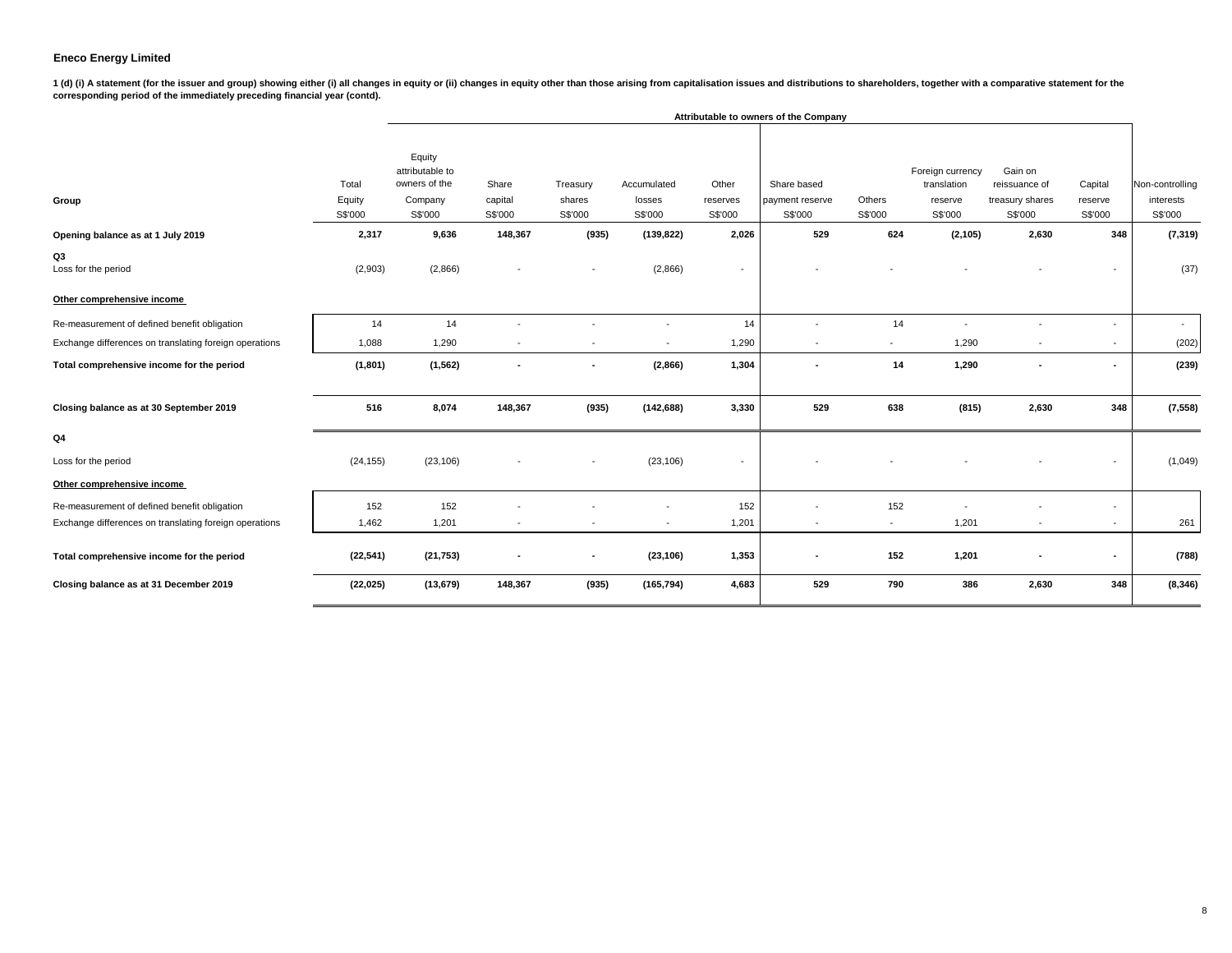1 (d) (i) A statement (for the issuer and group) showing either (i) all changes in equity or (ii) changes in equity other than those arising from capitalisation issues and distributions to shareholders, together with a com

|                                                                                                                                                                                       |                                                                      |                                                                                                            |                                                             |                                                           |                                                                                  |                                                                                  | Attributable to owners of the Company                                 |                                                   |                                                                                       |                                                                                    |                                                       |                                                                                    |
|---------------------------------------------------------------------------------------------------------------------------------------------------------------------------------------|----------------------------------------------------------------------|------------------------------------------------------------------------------------------------------------|-------------------------------------------------------------|-----------------------------------------------------------|----------------------------------------------------------------------------------|----------------------------------------------------------------------------------|-----------------------------------------------------------------------|---------------------------------------------------|---------------------------------------------------------------------------------------|------------------------------------------------------------------------------------|-------------------------------------------------------|------------------------------------------------------------------------------------|
| Group<br>Opening balance as at 1 January 2018 (As previously reported)<br>Restatement adjustment *<br>Opening balance as at 1 January 2018 (As restated)<br>Q1<br>Loss for the period | Total<br>Equity<br>S\$'000<br>36,249<br>(1,904)<br>34,345<br>(2,029) | Equity<br>attributable to<br>owners of the<br>Company<br>S\$'000<br>40,638<br>(1,904)<br>38,734<br>(1,703) | Share<br>capital<br>S\$'000<br>138,232<br>$\sim$<br>138,232 | Treasury<br>shares<br>S\$'000<br>(935)<br>$\sim$<br>(935) | Accumulated<br>losses<br>S\$'000<br>(96, 881)<br>(1,904)<br>(98, 785)<br>(1,703) | Other<br>reserves<br>S\$'000<br>222<br>$\sim$<br>222<br>$\overline{\phantom{a}}$ | Share based<br>payment reserve<br>S\$'000<br>1,881<br>$\sim$<br>1,881 | Others<br>S\$'000<br>352<br>$\blacksquare$<br>352 | Foreign currency<br>translation<br>reserve<br>S\$'000<br>(4,989)<br>$\sim$<br>(4,989) | Gain on<br>reissuance of<br>treasury shares<br>S\$'000<br>2,630<br>$\sim$<br>2,630 | Capital<br>reserve<br>S\$'000<br>348<br>$\sim$<br>348 | Non-controlling<br>interests<br>S\$'000<br>(4, 389)<br>$\sim$<br>(4, 389)<br>(326) |
| Other comprehensive income                                                                                                                                                            |                                                                      |                                                                                                            |                                                             |                                                           |                                                                                  |                                                                                  |                                                                       |                                                   |                                                                                       |                                                                                    |                                                       |                                                                                    |
| Re-measurement of defined benefit obligation<br>Exchange differences on translating foreign operations<br>Total comprehensive income for the period                                   | 48<br>358<br>(1,623)                                                 | 48<br>352<br>(1, 303)                                                                                      | $\sim$<br>$\overline{\phantom{a}}$<br>$\blacksquare$        | $\blacksquare$<br>$\sim$<br>$\blacksquare$                | $\sim$<br>$\sim$<br>(1,703)                                                      | 48<br>352<br>400                                                                 | $\overline{\phantom{a}}$<br>$\overline{\phantom{a}}$                  | 48<br>48                                          | $\sim$<br>352<br>352                                                                  | $\blacksquare$<br>$\overline{a}$                                                   | ÷.<br>$\overline{\phantom{a}}$<br>$\blacksquare$      | $\blacksquare$<br>6<br>(320)                                                       |
| Contributions by and distributions to owners                                                                                                                                          |                                                                      |                                                                                                            |                                                             |                                                           |                                                                                  |                                                                                  |                                                                       |                                                   |                                                                                       |                                                                                    |                                                       |                                                                                    |
| Grant of equity settled share based payment to employees<br>Expiry of employee share options                                                                                          | 18                                                                   | 18<br>$\sim$                                                                                               | $\sim$                                                      | $\sim$<br>÷,                                              | ÷.<br>284                                                                        | 18<br>(284)                                                                      | 18<br>(284)                                                           | $\sim$<br>÷,                                      |                                                                                       | ÷,                                                                                 |                                                       | $\sim$                                                                             |
| Total contributions by and distributions to owners                                                                                                                                    | 18                                                                   | 18                                                                                                         | ÷.                                                          | $\sim$                                                    | 284                                                                              | (266)                                                                            | (266)                                                                 | $\omega$                                          |                                                                                       | $\sim$                                                                             | ÷.                                                    | $\overline{\phantom{a}}$                                                           |
| Total transactions with owners in their capacity as owners                                                                                                                            | 18                                                                   | 18                                                                                                         |                                                             |                                                           | 284                                                                              | (266)                                                                            | (266)                                                                 |                                                   |                                                                                       |                                                                                    |                                                       |                                                                                    |
| Closing balance as at 31 March 2018                                                                                                                                                   | 32,740                                                               | 37,449                                                                                                     | 138,232                                                     | (935)                                                     | (100, 204)                                                                       | 356                                                                              | 1,615                                                                 | 400                                               | (4,637)                                                                               | 2,630                                                                              | 348                                                   | (4,709)                                                                            |
| Q2                                                                                                                                                                                    |                                                                      |                                                                                                            |                                                             |                                                           |                                                                                  |                                                                                  |                                                                       |                                                   |                                                                                       |                                                                                    |                                                       |                                                                                    |
| Loss for the period<br>Other comprehensive income                                                                                                                                     | (956)                                                                | (544)                                                                                                      |                                                             |                                                           | (544)                                                                            | $\overline{\phantom{a}}$                                                         |                                                                       |                                                   |                                                                                       |                                                                                    |                                                       | (412)                                                                              |
| Re-measurement of defined benefit obligation                                                                                                                                          | 12                                                                   | 12                                                                                                         | ÷                                                           | $\sim$                                                    | $\sim$                                                                           | 12                                                                               |                                                                       | 12                                                |                                                                                       | $\overline{\phantom{a}}$                                                           | $\blacksquare$                                        | $\mathbf{r}$                                                                       |
| Exchange differences on translating foreign operations                                                                                                                                | (1,081)                                                              | (962)                                                                                                      |                                                             |                                                           | $\sim$                                                                           | (962)                                                                            |                                                                       |                                                   | (962)                                                                                 |                                                                                    |                                                       | (119)                                                                              |
| Total comprehensive income for the period                                                                                                                                             | (2,025)                                                              | (1, 494)                                                                                                   | $\blacksquare$                                              | $\blacksquare$                                            | (544)                                                                            | (950)                                                                            | $\blacksquare$                                                        | 12                                                | (962)                                                                                 | $\blacksquare$                                                                     | $\overline{a}$                                        | (531)                                                                              |
| Contributions by and distributions to owners                                                                                                                                          |                                                                      |                                                                                                            |                                                             |                                                           |                                                                                  |                                                                                  |                                                                       |                                                   |                                                                                       |                                                                                    |                                                       |                                                                                    |
| Grant of equity settled share based payment to employees                                                                                                                              | 3                                                                    | $\mathbf{3}$                                                                                               | ä,                                                          | $\overline{\phantom{a}}$                                  |                                                                                  | 3                                                                                | $\mathbf{3}$                                                          | $\sim$                                            |                                                                                       | $\ddot{\phantom{1}}$                                                               |                                                       | $\sim$                                                                             |
| Total contributions by and distributions to owners                                                                                                                                    | 3                                                                    | 3                                                                                                          | $\sim$                                                      | ÷.                                                        | $\sim$                                                                           | 3                                                                                | 3                                                                     | ÷.                                                |                                                                                       | ÷                                                                                  | ÷.                                                    | $\mathbf{r}$                                                                       |
| Total transactions with owners in their capacity as owners                                                                                                                            | 3                                                                    | 3                                                                                                          |                                                             |                                                           |                                                                                  | 3                                                                                | 3                                                                     |                                                   |                                                                                       |                                                                                    |                                                       |                                                                                    |
| Closing balance as at 30 June 2018                                                                                                                                                    | 30,718                                                               | 35,958                                                                                                     | 138,232                                                     | (935)                                                     | (100, 748)                                                                       | (591)                                                                            | 1,618                                                                 | 412                                               | (5, 599)                                                                              | 2,630                                                                              | 348                                                   | (5, 240)                                                                           |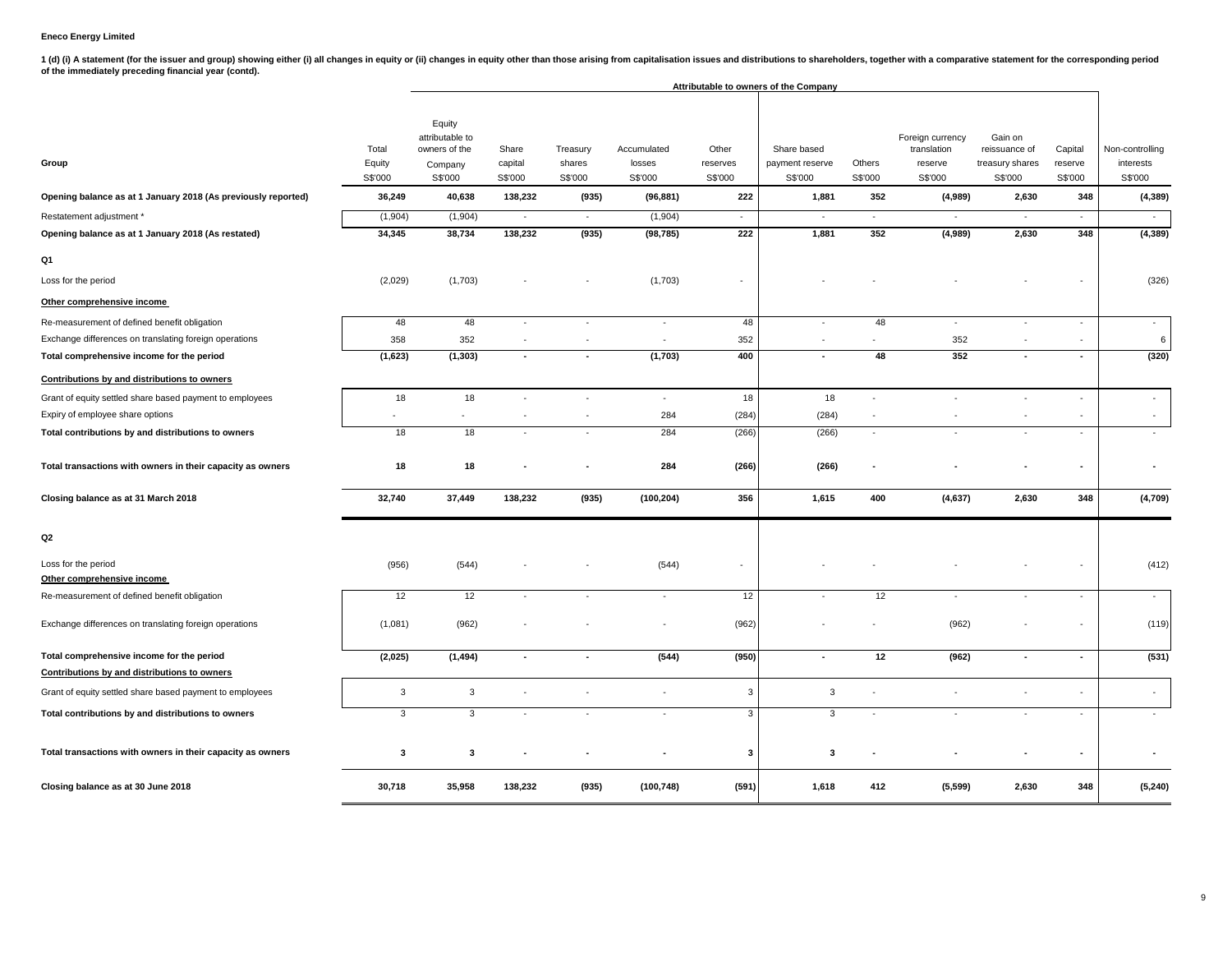1 (d) (i) A statement (for the issuer and group) showing either (i) all changes in equity or (ii) changes in equity or (ii) changes in equity or than those arising from capitalisation issues and distributions to shareholde **corresponding period of the immediately preceding financial year (contd).**

|                                                                                           |                            |                                                                  |                             |                               |                                  |                              | Attributable to owners of the Company     |                          |                                                       |                                                        |                               |                                         |
|-------------------------------------------------------------------------------------------|----------------------------|------------------------------------------------------------------|-----------------------------|-------------------------------|----------------------------------|------------------------------|-------------------------------------------|--------------------------|-------------------------------------------------------|--------------------------------------------------------|-------------------------------|-----------------------------------------|
| Group                                                                                     | Total<br>Equity<br>S\$'000 | Equity<br>attributable to<br>owners of the<br>Company<br>S\$'000 | Share<br>capital<br>S\$'000 | Treasury<br>shares<br>S\$'000 | Accumulated<br>losses<br>S\$'000 | Other<br>reserves<br>S\$'000 | Share based<br>payment reserve<br>S\$'000 | Others<br>S\$'000        | Foreign currency<br>translation<br>reserve<br>S\$'000 | Gain on<br>reissuance of<br>treasury shares<br>S\$'000 | Capital<br>reserve<br>S\$'000 | Non-controlling<br>interests<br>S\$'000 |
| Opening balance as at 1 July 2018                                                         | 30,718                     | 35,958                                                           | 138,232                     | (935)                         | (100, 748)                       | (591)                        | 1,618                                     | 412                      | (5, 599)                                              | 2,630                                                  | 348                           | (5, 240)                                |
| Q3                                                                                        |                            |                                                                  |                             |                               |                                  |                              |                                           |                          |                                                       |                                                        |                               |                                         |
| Loss for the period                                                                       | (5,368)                    | (4,808)                                                          |                             |                               | (4,808)                          |                              |                                           |                          |                                                       |                                                        |                               | (560)                                   |
| Other comprehensive income                                                                |                            |                                                                  |                             |                               |                                  |                              |                                           |                          |                                                       |                                                        |                               |                                         |
| Re-measurement of defined benefit obligation                                              | (126)                      | (126)                                                            | $\sim$                      | $\blacksquare$                | $\overline{\phantom{a}}$         | (126)                        | $\sim$                                    | (126)                    | $\overline{\phantom{a}}$                              | $\sim$                                                 | $\blacksquare$                | $\sim$                                  |
| Exchange differences on translating foreign operations                                    | (127)                      | (115)                                                            |                             | $\blacksquare$                | $\blacksquare$                   | (115)                        | ÷,                                        |                          | (115)                                                 | ÷,                                                     | $\sim$                        | (12)                                    |
| Total comprehensive income for the period<br>Contributions by and distributions to owners | (5,621)                    | (5,049)                                                          | $\overline{\phantom{a}}$    |                               | (4,808)                          | (241)                        | ÷,                                        | (126)                    | (115)                                                 | $\overline{\phantom{a}}$                               |                               | (572)                                   |
| Issuance of shares pursuant to RGPSP                                                      | ٠                          | ÷.                                                               | 106                         |                               | 315                              | (421)                        | (421)                                     |                          |                                                       |                                                        |                               |                                         |
| Grant of equity settled share based payment to employees                                  | $\overline{1}$             | $\overline{1}$                                                   |                             |                               | $\sim$                           | $\mathbf{1}$                 | $\overline{1}$                            |                          |                                                       |                                                        |                               | $\sim$                                  |
| Expiry of employee share option<br>Share issuance expenses                                | (16)                       | (16)                                                             | (16)                        |                               | 155<br>$\sim$                    | (155)<br>$\sim$              | (155)<br>$\sim$                           |                          |                                                       |                                                        | $\overline{\phantom{a}}$      | $\sim$                                  |
| Total contributions by and distributions to owners                                        | (15)                       | (15)                                                             | 90                          | $\sim$                        | 470                              | (575)                        | (575)                                     |                          |                                                       |                                                        |                               |                                         |
| Total transactions with owners in their capacity as<br>owners                             | (15)                       | (15)                                                             | 90                          |                               | 470                              | (575)                        | (575)                                     |                          |                                                       |                                                        |                               |                                         |
| Closing balance as at 30 September 2018                                                   | 25,082                     | 30,894                                                           | 138,322                     | (935)                         | (105, 086)                       | (1, 407)                     | 1,043                                     | 286                      | (5,714)                                               | 2,630                                                  | 348                           | (5, 812)                                |
| Q4                                                                                        |                            |                                                                  |                             |                               |                                  |                              |                                           |                          |                                                       |                                                        |                               |                                         |
| Loss for the period                                                                       | (36, 847)                  | (34, 651)                                                        |                             |                               | (34, 651)                        |                              |                                           |                          |                                                       |                                                        |                               | (2, 196)                                |
| Other comprehensive income                                                                |                            |                                                                  |                             |                               |                                  |                              |                                           |                          |                                                       |                                                        |                               |                                         |
| Re-measurement of defined benefit obligation                                              | 338                        | 338                                                              |                             |                               |                                  | 338                          |                                           | 338                      | $\overline{\phantom{a}}$                              |                                                        |                               | $\overline{\phantom{a}}$                |
| Exchange differences on translating foreign operations                                    | 5,746                      | 5,775                                                            |                             |                               | $\blacksquare$                   | 5,775                        | $\sim$                                    | $\overline{\phantom{a}}$ | 5,775                                                 |                                                        |                               | (29)                                    |
| Total comprehensive income for the period<br>Contributions by and distributions to owners | (30, 763)                  | (28, 538)                                                        | $\blacksquare$              | $\blacksquare$                | (34, 651)                        | 6,113                        | $\overline{\phantom{a}}$                  | 338                      | 5,775                                                 |                                                        | $\overline{a}$                | (2, 225)                                |
| Issuance of shares                                                                        | 10,164                     | 10,164                                                           | 10,164                      |                               |                                  | $\overline{\phantom{a}}$     |                                           |                          |                                                       |                                                        |                               | $\overline{\phantom{a}}$                |
| Share issuance expenses                                                                   | (305)                      | (305)                                                            | (305)                       |                               |                                  | ÷.                           |                                           |                          |                                                       |                                                        | ÷.                            | $\sim$                                  |
| Total contributions by and distributions to owners                                        | 9,859                      | 9,859                                                            | 9,859                       |                               |                                  |                              |                                           |                          |                                                       |                                                        |                               |                                         |
| Total transactions with owners in their capacity as<br>owners                             | 9,859                      | 9,859                                                            | 9,859                       |                               |                                  |                              |                                           |                          |                                                       |                                                        |                               |                                         |
| Closing balance as at 31 December 2018                                                    | 4,178                      | 12,215                                                           | 148,181                     | (935)                         | (139, 737)                       | 4,706                        | 1,043                                     | 624                      | 61                                                    | 2,630                                                  | 348                           | (8,037)                                 |

\* In the prior financial years, the Remuneration Committee ("RC") has granted share options and awards to the eligible executives of the Group. As the number of shares held by one of the eligible directors was approaching to Rule 845(3) of SGX Mainboard Rules, the RC and the Board of Directors ("Board") have approved the balance of that director's entitlement to be paid by way of cash bonus at the respective vesting dates. However, the cash the prior years. 10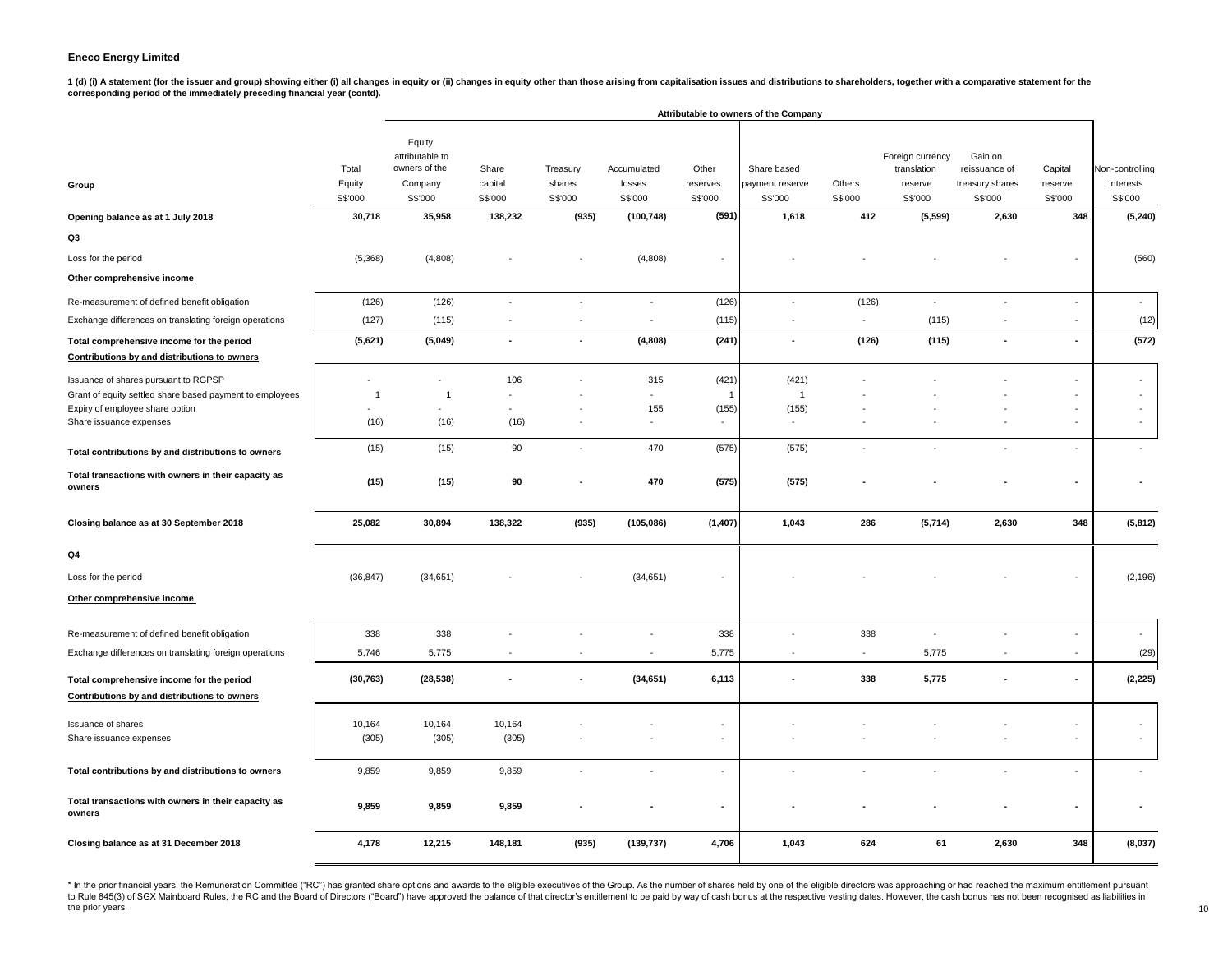**1 (d) (i) A statement (for the issuer and group) showing either (i) all changes in equity or (ii) changes in equity other than those arising from capitalisation issues and distributions to shareholders, together with a comparative statement for the corresponding period of the immediately preceding financial year (contd).**

| Company                                                                       | Total<br>Equity<br>S\$'000 | Share capital<br>S\$'000 | Treasury shares<br>S\$'000 | Accumulated<br>losses<br>S\$'000 | Other<br>reserves<br>S\$'000 | Share based<br>payment<br>reserve<br>S\$'000 | Gain on<br>reissuance of<br>treasury shares<br>S\$'000 |
|-------------------------------------------------------------------------------|----------------------------|--------------------------|----------------------------|----------------------------------|------------------------------|----------------------------------------------|--------------------------------------------------------|
| Opening balance as at 1 January 2019                                          | 13,356                     | 148,181                  | (935)                      | (137, 563)                       | 3,673                        | 1,043                                        | 2,630                                                  |
| Q <sub>1</sub>                                                                |                            |                          |                            |                                  |                              |                                              |                                                        |
| Loss for the period, representing total comprehensive income for the period   | (825)                      |                          |                            | (825)                            |                              |                                              |                                                        |
| Contributions by and distributions to owners                                  |                            |                          |                            |                                  |                              |                                              |                                                        |
| Issuance of shares pursuant to EGPSP                                          |                            | 91                       |                            | 212                              | (303)                        | (303)                                        |                                                        |
| Expiry of employee share options                                              |                            |                          |                            | 211                              | (211)                        | (211)                                        |                                                        |
| Share issuance expenses                                                       | 95                         | 95                       |                            |                                  | $\blacksquare$               |                                              | $\sim$                                                 |
| Total transactions with owners in their capacity as owners                    | 95                         | 186                      | $\blacksquare$             | 423                              | (514)                        | (514)                                        | $\blacksquare$                                         |
| Balance as at 31 March 2019                                                   | 12,626                     | 148,367                  | (935)                      | (137, 965)                       | 3,159                        | 529                                          | 2,630                                                  |
| Q2                                                                            |                            |                          |                            |                                  |                              |                                              |                                                        |
| Income for the period, representing total comprehensive income for the period | 404                        |                          |                            | 404                              |                              |                                              |                                                        |
| Balance as at 30 June 2019                                                    | 13,030                     | 148,367                  | (935)                      | (137, 561)                       | 3,159                        | 529                                          | 2,630                                                  |

r.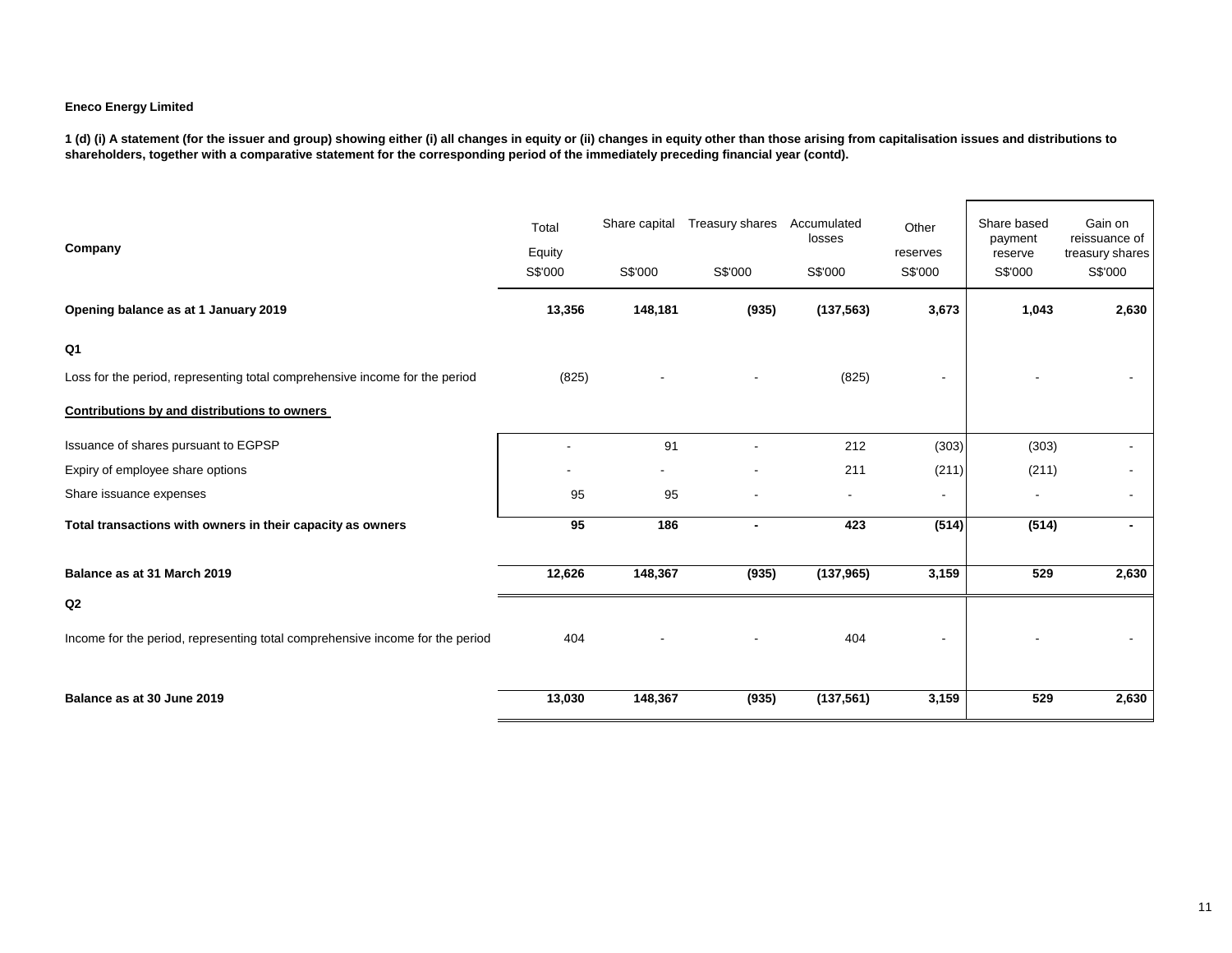**1 (d) (i) A statement (for the issuer and group) showing either (i) all changes in equity or (ii) changes in equity other than those arising from capitalisation issues and distributions to shareholders, together with a comparative statement for the corresponding period of the immediately preceding financial year (contd).**

| Company                                                                           | Total<br>Equity<br>S\$'000 | Share<br>capital<br>S\$'000 | Treasury<br>shares<br>S\$'000 | Accumulated<br>losses<br>S\$'000 | Other<br>reserves<br>S\$'000 | Share based<br>payment reserve<br>S\$'000 | Gain on<br>reissuance of<br>treasury shares<br>S\$'000 |
|-----------------------------------------------------------------------------------|----------------------------|-----------------------------|-------------------------------|----------------------------------|------------------------------|-------------------------------------------|--------------------------------------------------------|
| Opening balance as at 1 July 2019                                                 | 13,030                     | 148,367                     | (935)                         | (137, 561)                       | 3,159                        | 529                                       | 2,630                                                  |
| Q3<br>Loss for the period, representing total comprehensive income for the period | (1,005)                    |                             | ٠                             | (1,005)                          | $\overline{a}$               |                                           |                                                        |
| Balance as at 30 September 2019                                                   | 12,025                     | 148,367                     | (935)                         | (138, 566)                       | 3,159                        | 529                                       | 2,630                                                  |
| Q4<br>Loss for the period, representing total comprehensive income for the period | (1,667)                    |                             | $\blacksquare$                | (1,667)                          | -                            |                                           |                                                        |
| Balance as at 31 December 2019                                                    | 10,358                     | 148,367                     | (935)                         | (140, 233)                       | 3,159                        | 529                                       | 2,630                                                  |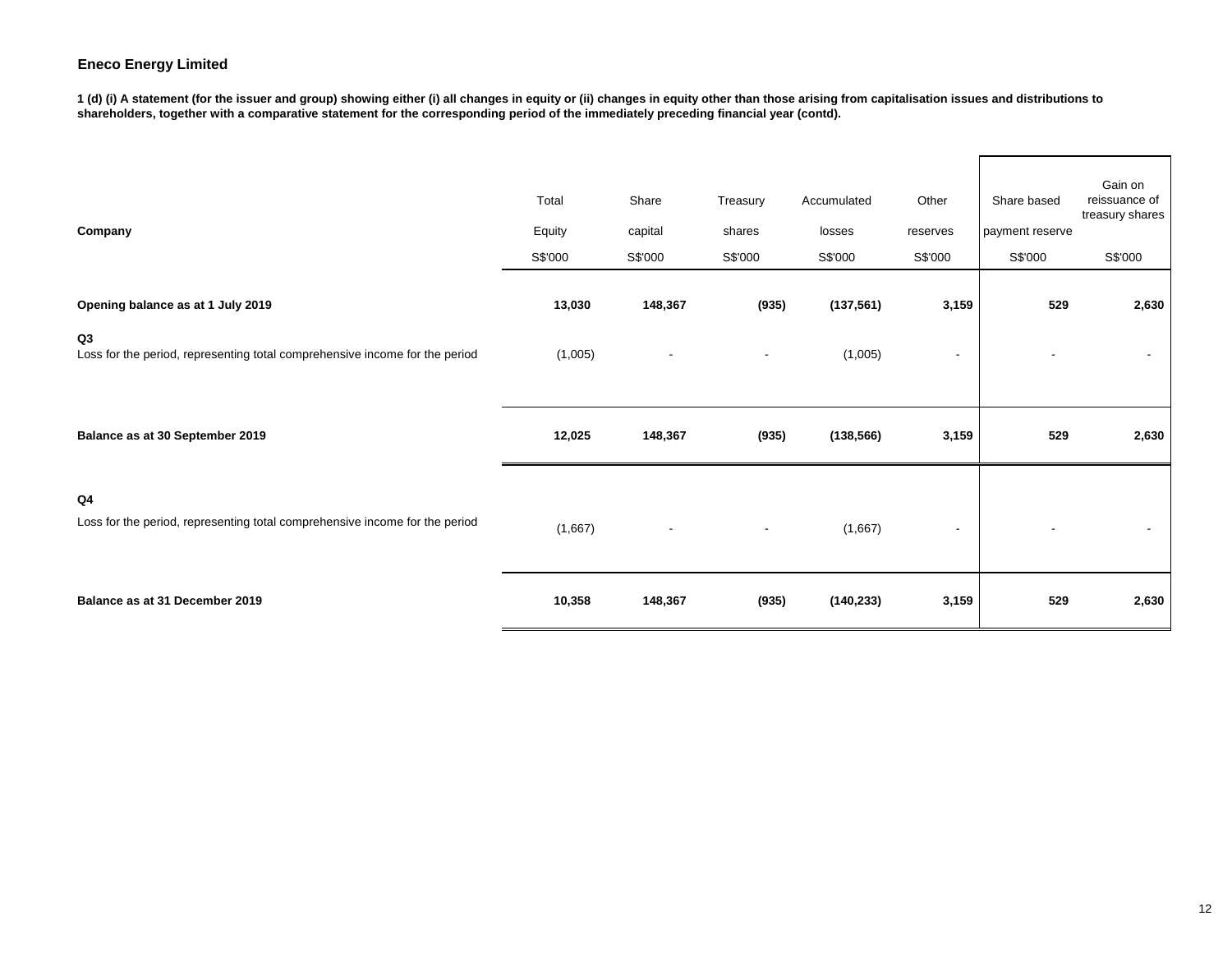**1 (d) (i) A statement (for the issuer and group) showing either (i) all changes in equity or (ii) changes in equity other than those arising from capitalisation issues and distributions to shareholders, together with a comparative statement for the corresponding period of the immediately preceding financial year (contd).**

|                                                                               |           |         |          |                |          |                 | Gain on         |
|-------------------------------------------------------------------------------|-----------|---------|----------|----------------|----------|-----------------|-----------------|
|                                                                               | Total     | Share   | Treasury | Accumulated    | Other    | Share based     | reissuance of   |
| Company                                                                       | Equity    | capital | shares   | losses         | reserves | payment reserve | treasury shares |
|                                                                               | S\$'000   | S\$'000 | S\$'000  | S\$'000        | S\$'000  | S\$'000         | S\$'000         |
|                                                                               |           |         |          |                |          |                 |                 |
| Opening balance as at 1 January 2018 (As previously reported)                 | 97,747    | 138,232 | (935)    | (44,061)       | 4,511    | 1,881           | 2,630           |
| Restatement adjustment *                                                      | (1,904)   |         |          | (1,904)        |          |                 | $\sim$          |
| Restatement adjustment **                                                     | (19, 953) |         | ٠        | (19, 953)      |          |                 |                 |
| Opening balance as at 1 January 2018 (As restated)                            | 75,890    | 138,232 | (935)    | (65, 918)      | 4,511    | 1,881           | 2,630           |
| Q <sub>1</sub>                                                                |           |         |          |                |          |                 |                 |
| Income for the period, representing total comprehensive income for the period | 759       |         |          | 759            |          |                 |                 |
| Contributions by and distributions to owners                                  |           |         |          |                |          |                 |                 |
| Grant of equity settled share based payment to employees                      | 18        |         |          | $\blacksquare$ | 18       | 18              |                 |
| Expiry of employee share options                                              |           |         |          | 284            | (284)    | (284)           |                 |
| Total transactions with owners in their capacity as owners                    | 18        |         |          | 284            | (266)    | (266)           | $\sim$          |
| Balance as at 31 March 2018                                                   | 76,667    | 138,232 | (935)    | (64, 875)      | 4,245    | 1,615           | 2,630           |
| Q2                                                                            |           |         |          |                |          |                 |                 |
| Income for the period, representing total comprehensive income for the period | 781       |         |          | 781            |          |                 |                 |
| Contributions by and distributions to owners                                  |           |         |          |                |          |                 |                 |
| Grant of equity settled share based payment to employees                      | 3         |         |          |                | 3        | 3               |                 |
| Total transactions with owners in their capacity as owners                    | 3         |         |          |                | 3        | 3               |                 |
|                                                                               |           |         |          |                |          |                 |                 |
| Balance as at 30 June 2018                                                    | 77,451    | 138,232 | (935)    | (64, 094)      | 4,248    | 1,618           | 2,630           |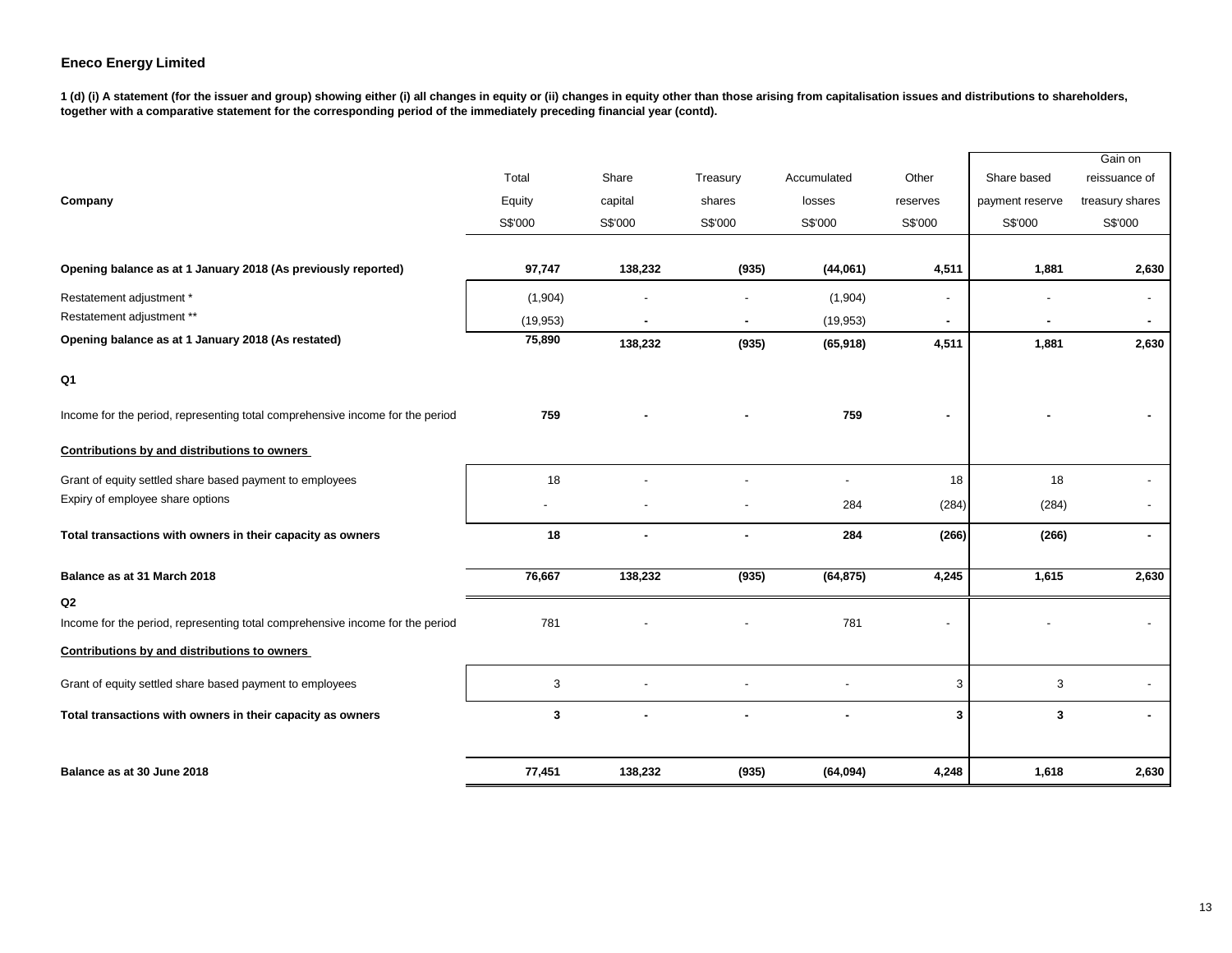**1 (d) (i) A statement (for the issuer and group) showing either (i) all changes in equity or (ii) changes in equity other than those arising from capitalisation issues and distributions to shareholders, together with a comparative statement for the corresponding period of the immediately preceding financial year (contd).**

|                                                                             |             |                |          |                          |                |                 | Gain on                  |
|-----------------------------------------------------------------------------|-------------|----------------|----------|--------------------------|----------------|-----------------|--------------------------|
|                                                                             | Total       | Share          | Treasury | Accumulated              | Other          | Share based     | reissuance of            |
| Company                                                                     | Equity      | capital        | shares   | losses                   | reserves       | payment reserve | treasury shares          |
|                                                                             | S\$'000     | S\$'000        | S\$'000  | S\$'000                  | S\$'000        | S\$'000         | S\$'000                  |
|                                                                             |             |                |          |                          |                |                 |                          |
| Opening balance as at 1 July 2018                                           | 77,451      | 138,232        | (935)    | (64, 094)                | 4,248          | 1,618           | 2,630                    |
| Q3                                                                          |             |                |          |                          |                |                 |                          |
| Loss for the period, representing total comprehensive income for the period | (542)       |                |          | (542)                    |                |                 |                          |
| Contributions by and distributions to owners                                |             |                |          |                          |                |                 |                          |
| Issuance of shares pursuant to RGPSP                                        | (41)        | 107            |          | 273                      | (421)          | (421)           |                          |
| Grant of equity settled share based payment to employees                    | $\mathbf 1$ |                |          | $\blacksquare$           | -1             | $\mathbf{1}$    |                          |
| Expiry of employee share option                                             |             |                |          | 155                      | (155)          | (155)           |                          |
| Share issuance expenses                                                     | (17)        | (17)           |          | $\overline{\phantom{a}}$ | $\blacksquare$ |                 | $\blacksquare$           |
| Total transactions with owners in their capacity as owners                  | (57)        | 90             |          | 428                      | (575)          | (575)           | $\blacksquare$           |
| Balance as at 30 September 2018                                             | 76,852      | 138,322        | (935)    | (64, 208)                | 3,673          | 1,043           | 2,630                    |
| Q4                                                                          |             |                |          |                          |                |                 |                          |
| Loss for the period, representing total comprehensive income for the period | (73, 200)   |                |          | (73, 200)                |                |                 |                          |
| Contributions by and distributions to owners                                |             |                |          |                          |                |                 |                          |
|                                                                             |             |                |          |                          |                |                 |                          |
| <b>Issuance of shares</b>                                                   | 10,164      | 10,164         |          |                          |                |                 |                          |
| Share issuance expenses                                                     | (305)       | (305)          |          |                          |                |                 |                          |
| Expiry of employee share option                                             | (155)       | $\overline{a}$ |          | (155)                    | $\blacksquare$ |                 | $\overline{\phantom{0}}$ |
|                                                                             |             |                |          |                          |                |                 |                          |
| Total transactions with owners in their capacity as owners                  | 9,704       | 9,859          |          | (155)                    |                |                 | ۰                        |
|                                                                             |             |                |          |                          |                |                 |                          |
| Balance as at 31 December 2018                                              | 13,356      | 148,181        | (935)    | (137, 563)               | 3,673          | 1,043           | 2,630                    |

\* In the prior financial years, the Remuneration Committee ("RC") has granted share options and awards to the eligible executives of the Group. As the number of shares held by one of the eligible directors was approaching or had reached the maximum entitlement pursuant to Rule 845(3) of SGX Mainboard Rules, the RC and the Board of Directors ("Board") have approved the balance of that director's entitlement to be paid by way of cash bonus at the respective vesting dates. However, the cash bonus has not been recognised as liabilities in the prior years.

\*\* Certain adjustments have been made to the prior year's financial statements to enhance comparability with the current year's financial statements as management has determined that the cost of investments of \$0.2 million and loans amounting to \$19.75 million extended to oil and gas entities should have been fully impaired as at 31 December 2018 based on their financial performance.<br>
14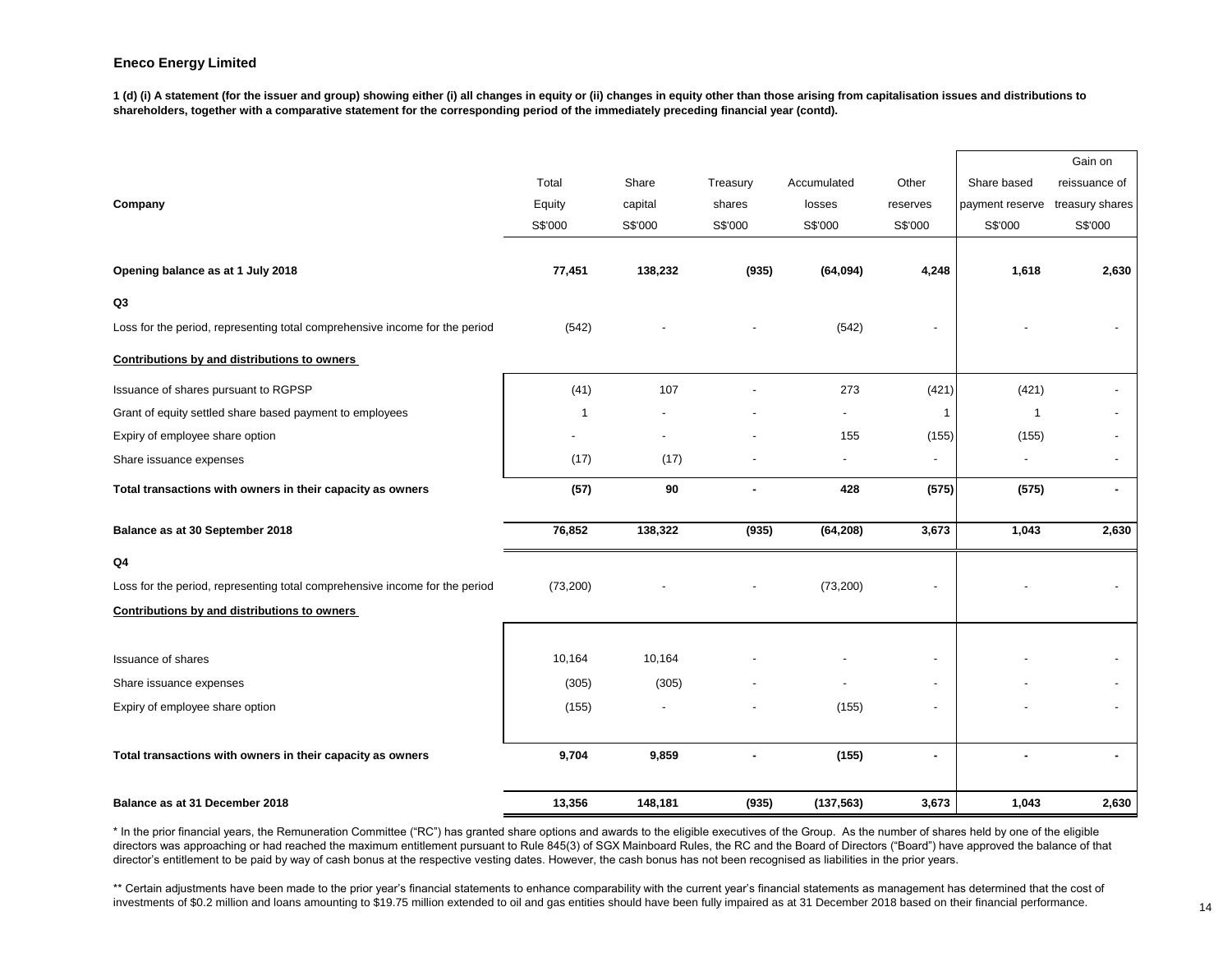**1 (d)(ii) Details of any changes in the company's share capital arising from rights issue, bonus issue, share buy-backs, exercise of share options or warrants, conversion of other issues of equity securities, issue of shares for cash or as consideration for acquisition or for any other purpose since the end of the previous period reported on. State also the number of shares that may be issued on conversion of all the outstanding convertibles as at the end of the current financial period reported on and as at the end of the corresponding period of the immediately preceding financial year.**

|                                                                                                                        | As at     | As at     |
|------------------------------------------------------------------------------------------------------------------------|-----------|-----------|
|                                                                                                                        | 31 Dec 19 | 31 Dec 18 |
| The number of shares that may be issued on RGPSP and exercise<br>of share options outstanding at the end of the period | 6.620.008 | 8.428.741 |

Number of shares held as treasury shares against the total number of issued shares excluding treasury shares and subsidiary holdings of the issuer.

|                                                              | 31 Dec 19     | 31 Dec 2018   |
|--------------------------------------------------------------|---------------|---------------|
|                                                              | No. of Shares | No. of Shares |
| Treasury shares                                              | 1,807,215     | 1,807,215     |
| Number of issued ordinary shares (excluding treasury shares) | 646,867,923   | 645,867,840   |
| Percentage (%)                                               | 0.28%         | 0.28%         |

**1(d) (iii) To show the total number of issued shares excluding treasury shares as at the end of the current financial year end as at the end of the preceding year.**

|                                                                           | As at          | As at          |
|---------------------------------------------------------------------------|----------------|----------------|
|                                                                           | 31 Dec 19      | 31 Dec 2018    |
| Total number of ordinary shares                                           | 127.379.250    | 127.379.250    |
| <b>Treasury shares</b>                                                    | (11, 148, 000) | (11, 148, 000) |
| Release of treasury shares for utilisation pursuant to share<br>placement | 9,340,785      | 9,340,785      |
| Subtotal                                                                  | (1,807,215)    | (1,807,215)    |
| New issuance of shares                                                    | 479.053.669    | 479.053.669    |
| Share issuance under the Performance Share Plan & Option<br>Scheme        | 42.242.219     | 41.242.136     |
| Total number of ordinary shares after treasury shares                     | 646.867.923    | 645.867.840    |

**1(d) (iv) A statement showing all sales, transfers, cancellation and/or use of treasury shares as at the end of the current financial year reported on.**

| The movement of treasury shares is as follow:<br>As at 1 January 2019<br>Re-issuance of treasury shares | 1.807.215<br>$\overline{\phantom{a}}$ |
|---------------------------------------------------------------------------------------------------------|---------------------------------------|
| As at 31 December 2019                                                                                  | 1.807.215                             |

**1(d) (v) A statement showing all sales, transfers , cancellation and / or use of subsidiary holdings as at the end of the current financial period reported on.**

NA.

**2 Whether the figures have been audited or reviewed and in accordance with which auditing standard or practice.**

The figures have not been audited nor reviewed.

**3 Where the figures have been audited or reviewed, the auditors' report (including any qualifications or emphasis of a matter.**

Not applicable.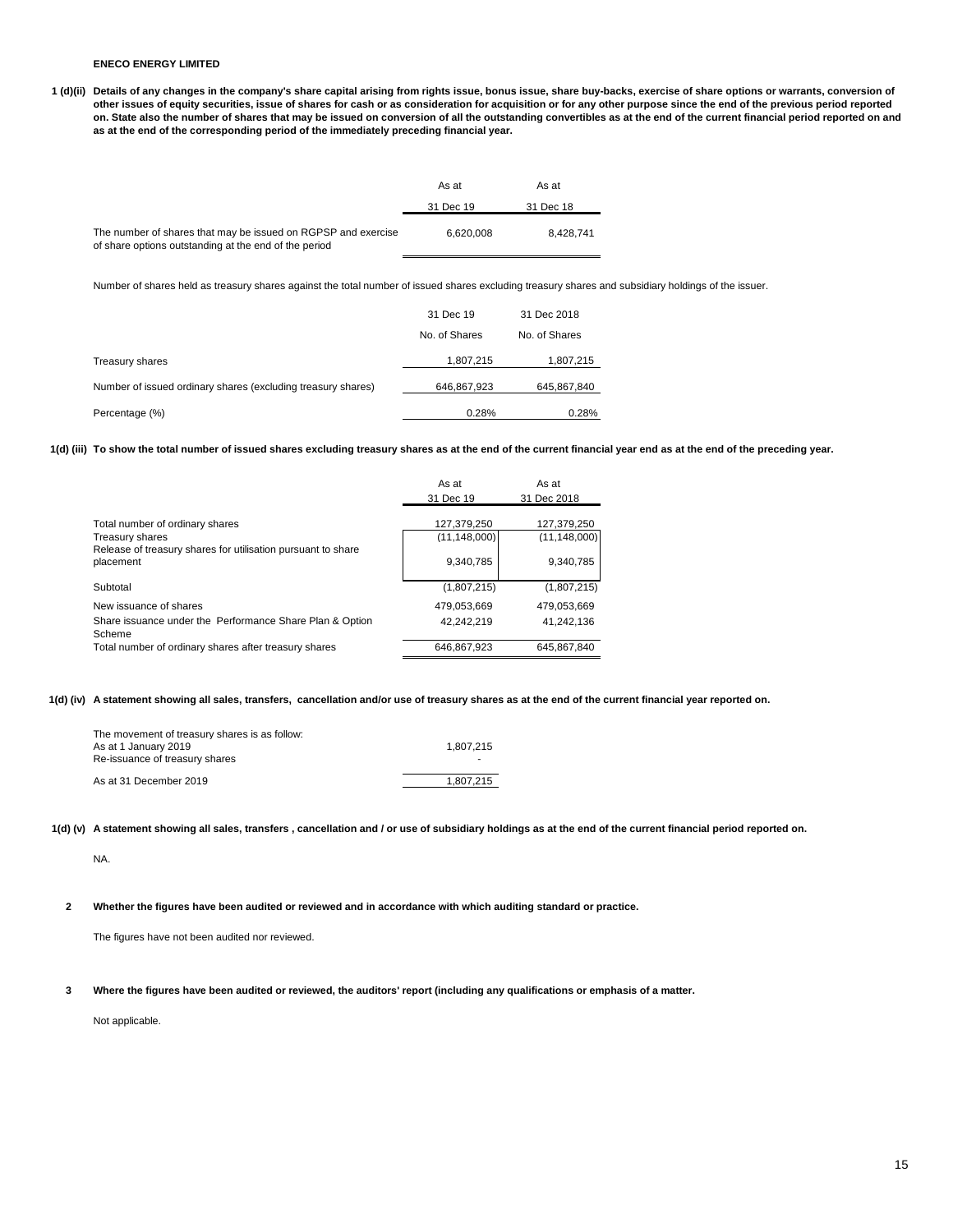**3A Where the latest financial statements are subject to an adverse opinion, qualified opinion or disclaimer of opinion:—**

**(a) Updates on the efforts taken to resolve each outstanding audit issue.**

**(b) Confirmation from the Board that the impact of all outstanding audit issues on the financial statements have been adequately disclosed.**

#### **This is not required for any audit issue that is a material uncertainty relating to going concern.**

The audit report dated 10 June 2019 for the previous financial year ended 31 December 2018 issued by E&Y LLP contained a disclaimer of opinion on (i) going concern assumption; (ii) impairment of investment in exploration and evaluation assets and receivables relating to West Jambi concession and (iii) amount due from a broker.

In respect of Item (ii), the auditors were unable to determine whether any impairment loss was to be recognised for the Asset and they were unable to satisfy themselves that no impairment loss was required to be recognised against the loans extended by the Company to the related subsidiaries for the financial year ended 31 December 2018.

On 17 January 2020, the Board has announced the appointment of an external independent advisor to package, market and sell its 100% participating interest in the West Jambi KSO (the "Asset") located onshore South Sumatra, Indonesia. It is envisaged that the outcome of this engagement may result in the group disposing off the Asset.

The independent advisor has furnished the management with an estimated value range for the asset and the management have decided to take the lower of the range after considering all factors and taking into account the current industry investment environment. Consequently, management have recorded an impairment loss of approximately S\$17.2 million on the Asset, in the 31 December 2019 consolidated statement of comprehensive income.

In respect of the loans extended by the Company to the related subsidiaries, management made certain adjustments to the prior years' financial statements as management has determined that the non-trade loans amounting to \$19.75 million extended to the related subsidiaries in Indonesia are no longer recoverable and accordingly, full impairment loss was recorded in respect of the previous financial year.

On this basis, the Board is of the view that the qualification point has been satisfactorily resolved in the current financial year, pending the audit outcome and conclusion reached by the auditors in the current financial year ended 31 December 2019.

In respect of Item (iii), the auditors were unable to obtain satisfactory audit evidence or explanations to ascertain the commercial rationale of the arrangement between the Group and the broker and the nature, existence and recoverability of the amount. On this basis, they were unable to determine whether the payment is appropriately accounted for, presented, disclosed and whether the allowance recorded against the amount in FY 2018 was appropriate.

The Board has taken the necessary steps to resolve the above matter by appointing Deloitte & Touche Financial Advisory Services Pte Ltd. as the Independent Reviewer to review, inter alia, the circumstances surrounding the queried payment made to the Broker and the Group's corporate governance and internal controls related to the queried payment and the scope of work is already disclosed in our announcement dated 10 September 2019. The Independent Reviewer is currently performing the review and the Company will make further announcement as and when there are material developments on this matter.

#### **4 Whether the same accounting policies and methods of computation as in the issuer's most recently audited annual financial statements have been applied.**

The Group has applied the same accounting policies and methods of computation in the financial statements for the current reporting period compared with the audited financial statements for the year ended 31 December 2019, except that the Group has adopted Singapore Financial Reporting Standards (International) ("SFRS(I)") 16 *Leases* which is effective for annual financial periods beginning on or after 1 January 2019.

#### **5 If there are any changes in the accounting policies and methods of computation, including any required by an accounting standard, what has changed, as well as the reasons for, and the effect of, the change.**

In the current financial period, the Group has adopted SFRS(I) 16 Leases which took effect in the current financial year, using the modified retrospective approach, where comparative amounts for the year prior to first adoption will not be restated. Under SFRS(I) 16, the Group is required to recognise on the balance sheet a liability to make lease payments (i.e. the lease liability) and an asset representing the right-to-use the underlying asset during the lease term (i.e. right-of-use asset). The Group is also required to separately recognise the interest expense on the lease liability and amortisation expense on the rightof-use asset. The adoption has resulted in increase in total assets, total liabilities, amortisation expense and finance cost.

#### **6 Earnings per ordinary share of the group for the current financial period reported on and the corresponding period of the immediately preceding financial year after deducting any provision for preference dividends.**

| Earning per share (EPS)                                | Group          |             |                    | Group       |  |  |
|--------------------------------------------------------|----------------|-------------|--------------------|-------------|--|--|
|                                                        | 3 months ended |             | for the year ended |             |  |  |
|                                                        | 31 Dec 19      | 31 Dec 18 * | 31 Dec 19          | 31 Dec 18 * |  |  |
| Based on the weighted average number of shares (cents) |                |             |                    |             |  |  |
| - net loss attributable to shareholders                | (3.57)         | (5.78)      | (4.09)             | (7.55)      |  |  |
| Weighted average number of shares                      | 646,867,923    | 566,954,797 | 646,840,523        | 552.752.308 |  |  |
| On a fully diluted basis                               |                |             |                    |             |  |  |
| - net loss attributable to shareholders                | (3.57)         | (5.78)      | (4.09)             | (7.55)      |  |  |
| Weighted average number of shares                      | 646,867,923    | 566.954.797 | 646.840.523        | 552.752.308 |  |  |

During the year ended 31 December 2019, diluted earnings per share is calculated on the same basis as basic earnings per share as there are no dilutive potential ordinary shares as at 31 December 2019.

## **7 Net assets value (for the issuer and group) per ordinary share based on issued share capital at the end of the : (a) current financial period reported on; and**

## **(b) immediately preceding financial year**

| Net Assets Value (NAV) |             | Group       | Companv     |             |  |
|------------------------|-------------|-------------|-------------|-------------|--|
|                        | 31 Dec 19   | 31 Dec 18 * | 31 Dec 19   | 31 Dec 18 * |  |
| No. of ordinary shares | 646,867,923 | 645,867,840 | 646,867,923 | 645,867,840 |  |
| NAV (In cents)         | (2.11)      | .89         | 1.60        | 2.07        |  |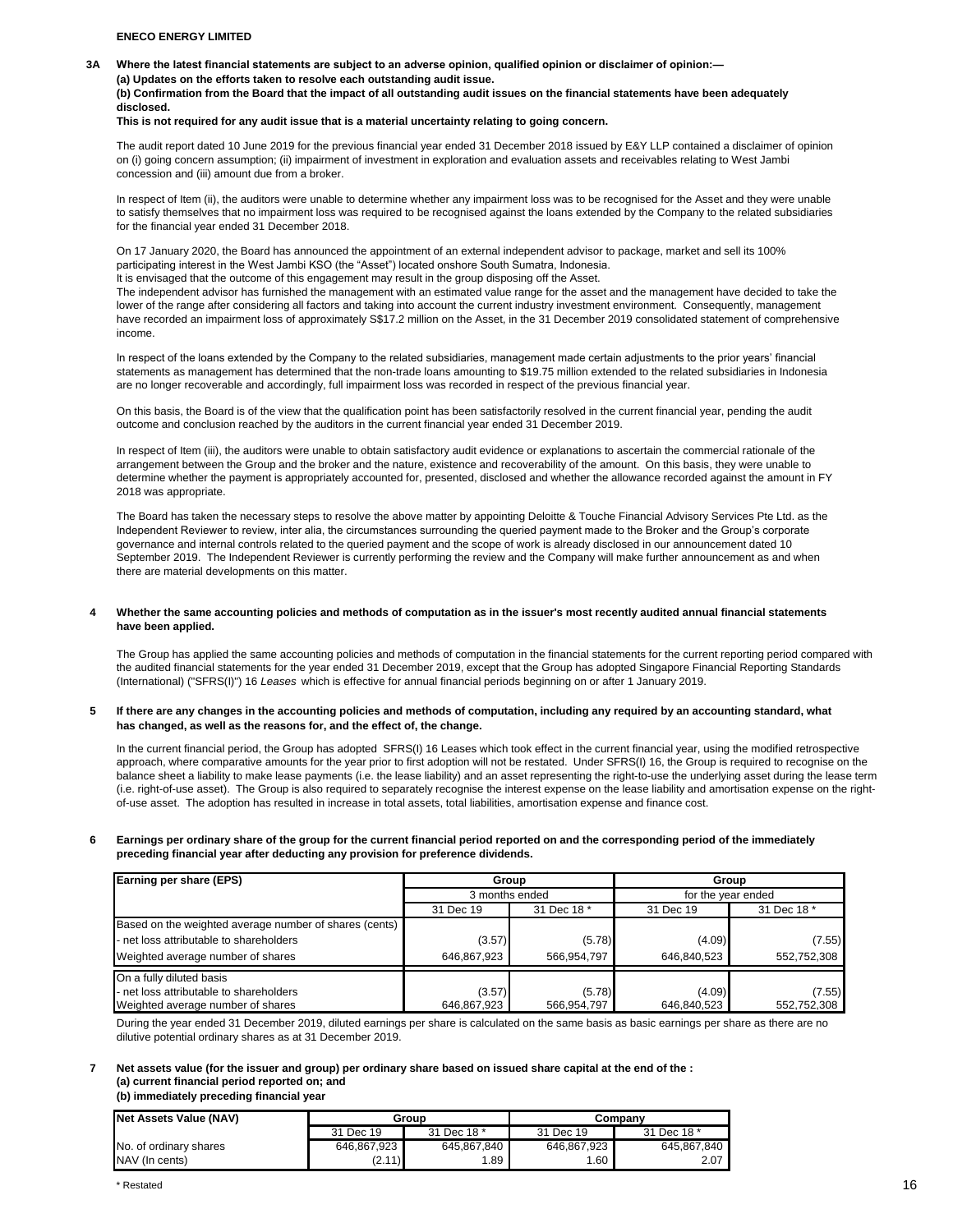**8 A review of the performance of the group, to the extent necessary for a reasonable understanding of the group's business. It must include a discussion of the following: (a) any significant factors that affected the turnover, costs, and earnings of the group for the current financial period reported on, (where applicable) seasonal or cyclical factors; and**

**(b) any material factors that affected the cash flow, working capital, assets or liabilities of the group during the current financial period reported on** 

## **Group Income Review**

## **Q4 2019 vs Q4 2018**

As announced on 2 July 2019, the Group has successfully completed the farm-out of its 6% participating interest in Lemang PSC ("Lemang") to Mandala, the operator of Lemang PSC, to which its subsidiary, PT Hexindo Gemilang Jaya ("Hexindo") now holds a 10% participating interest. As at the date of this results announcement, management has not received the financial results of Lemang for the months of September to December 2019 from Mandala. Accordingly, the results of the Group for the Q4 ended 31 December 2019 are based on the monthly cash calls presented to Hexindo from Mandala. Management continues to pursue Mandala for the financial results of Lemang. The securing of such financial data, will be dependent upon the conclusion of the dispute with Mandala, as announced on 14 October 2019 and 17 January 2020 respectively.

The Group revenue in Q4 2019 was at S\$10.1 million, which was S\$0.9 million less than the corresponding period of the prior year. This was due to lower revenue generated from the Lemang and the Jatirarangon ("Jati") field due to declining output.

The logistics segment recorded year-on-year growth in revenue for Q4 2019 of 2.95% as compared to the corresponding period of the prior year.

Total costs and operating expenses were lower by S\$11.0 million mainly due to:-

- (a) Reduced salaries and employee benefits of S\$0.4 million;
- (b) Lower depreciation and amortisation expenses of S\$8.7 million due to reduced depreciation on the Lemang field as compared to Q4 2018:

(c) Other operating expenses were lower by S\$3.4 million largely due to:

- 1) lower allowance on doubtful receivables of S\$14.5 million;
- 2) lower legal and professional fees of S\$4.3 million;

 3) lower foreign exchange loss of S\$5.1 million which was partially offset by the impairment loss on asset held for sale of S\$17.2 million and higher other operating costs incurred by Lemang due to the reversal of costs in Q4 2018.

### offset by:

(d) higher service costs and related expenses of S\$1.0 million mainly from the operation costs of Lemang due to the reversal of costs in Q4 2018, offset by lower rental and leasing expenses following the implementation of SFRS(I) 16 Leases; and (e) higher finance costs of S\$0.5 million due to interest expense on the right-of-use asset and default interest imposed on borrowings.

The net loss after tax attributable to shareholders in Q4 2019 was S\$23.1 million versus S\$32.7 million in the corresponding period of the prior year.

## **Full Year 2019 vs Full Year 2018**

The Group revenue in 2019 was S\$41.2 million, a drop of S\$5.6 million as compared to the prior year.

The Oil & Gas segment recorded a decline in revenue of S\$2.2 million due to declining production in both Jati and Lemang fields.

The Logistics segment recorded a decline in revenue of S\$2.9 million mainly due to existing customer year-on-year declining volumes as a result of the soft economic backdrop.

There was a decline of \$0.5m in the rental segment which was discontinued in May 2018.

Other income increased, mainly due to the gain on farm out of 6% participating interest in Lemang to Mandala.

Total costs and operating expenses were lower by S\$19.5 million mainly due to:

(a) Lower service costs and related expenses of S\$7.0 million, mainly driven by Jati and Lemang of S\$1.5 million,

Logistics service cost reduction of S\$2.0m and rental expenses and leasing expenses of S\$4.0 million following the implementation of SFRS(I) 16 Leases;

(b) Reduction achieved in salaries and employee benefits of S\$1.7 million;

(c) Depreciation and amortisation of S\$4.8 million largely due to lower depreciation from Lemang and offset by higher amortisation of Right-of-use ("ROU") assets following the implementation of SFRS(I) 16 Leases.

(d) Other operating expenses were lower by S\$7.0 million largely due to:

- 1) lower allowance on doubtful receivables of S\$14.5 million;
- 2) lower legal and professional fees of S\$4.4 million;

 3) lower foreign exchange loss of S\$5.3 million; and partially offset by the year-end impairment loss on asset held for sale of S\$17.2 million on West Jambi.

## and offset by

(e) higher finance costs of S\$1.1 million mainly due to interest expense on the right-of-use asset, default interest imposed on borrowings and offset by lower interest imposed on Operator's cash calls.

The net loss after tax attributable to shareholders in 2019 was S\$26.5 million versus S\$41.7 million in the corresponding period of the prior year.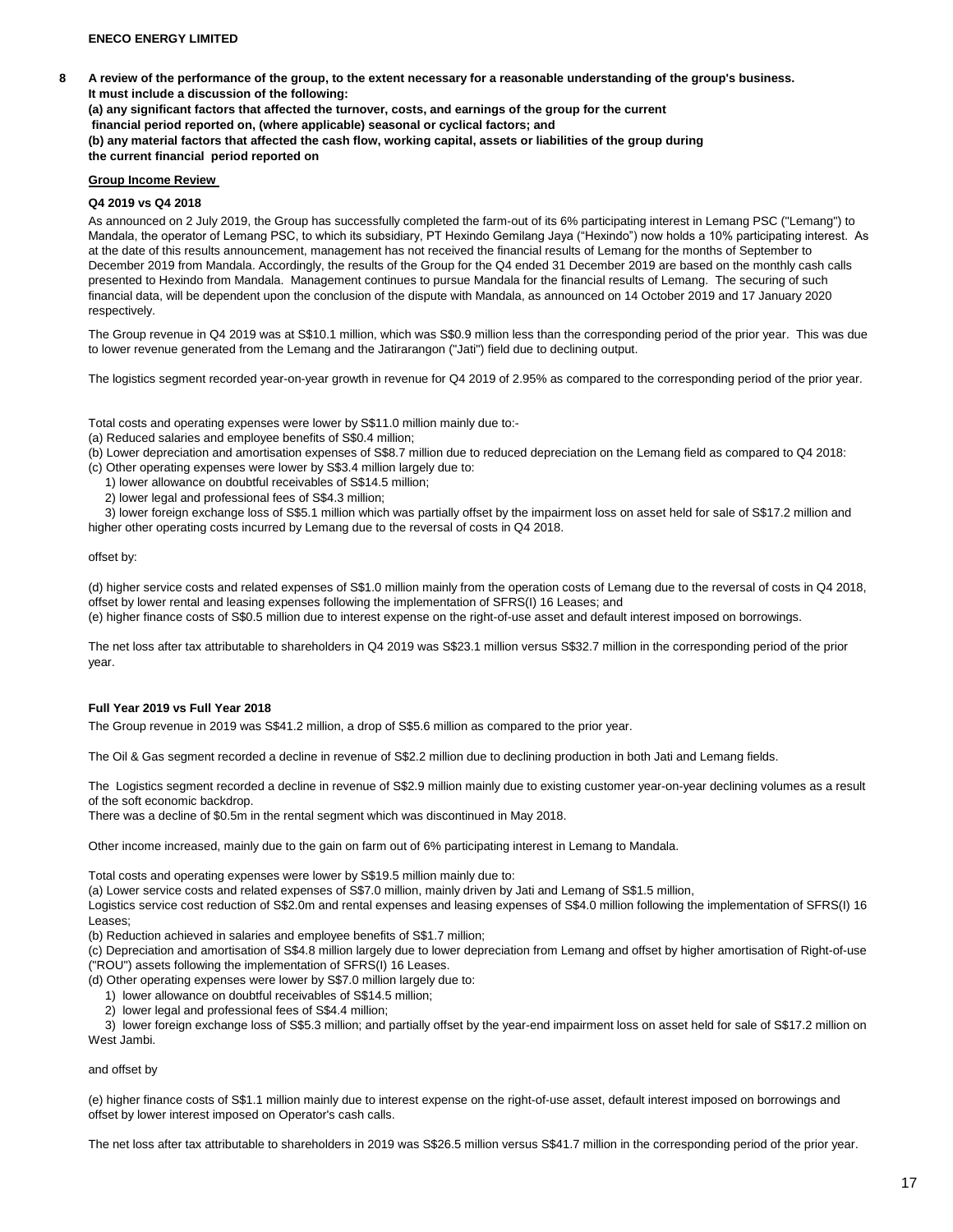## **Eneco Energy Limited Operating segment information**

## **For the financial year ended 31 December 2019**

|                                        | Oil & Gas | Logistics | Rental         | Corporate | <b>Eliminations /</b><br><b>Adjustments</b> | <b>Total</b> |
|----------------------------------------|-----------|-----------|----------------|-----------|---------------------------------------------|--------------|
|                                        | \$'000    | \$'000    | \$'000         | \$'000    | \$'000                                      | \$'000       |
| Revenue:                               |           |           |                |           |                                             |              |
| Sales to external customers            | 3,083     | 38,067    |                |           |                                             | 41,150       |
| Other income                           | 3,972     | 1,347     |                | 265       |                                             | 5,584        |
| Inter-segment sales                    |           | 54        |                | 22        | (76)                                        |              |
| Total                                  | 7,055     | 39,468    | $\blacksquare$ | 287       | (76)                                        | 46,734       |
| Segment (loss)/profit                  | (21, 387) | 499       |                | (2,598)   |                                             | (23, 486)    |
| Finance costs                          |           |           |                |           |                                             | (3,348)      |
| Loss before tax                        |           |           |                |           |                                             | (26, 834)    |
| Taxation                               |           |           |                |           |                                             | (90)         |
| Net loss for the year                  |           |           |                |           |                                             | (26, 924)    |
| Interest income                        |           | 16        |                | 10        |                                             | 26           |
| Depreciation and amortisation expenses | 2,076     | 5,860     |                | 45        |                                             | 7,981        |
| Other non-cash expenses                | 21,874    | 190       |                |           |                                             | 22,063       |
| Other segment information              |           |           |                |           |                                             |              |
| Segment assets                         | 13,855    | 35,322    |                | 485       |                                             | 49,662       |
| Segment liabilities                    | 41,186    | 25,467    |                | 1,882     | 3,152                                       | 71,687       |
| Additions to non-current assets        | 138       | 1,220     |                | 113       |                                             | 1,471        |

# **For the financial year ended 31 December 2018\***

|                                        | Oil & Gas | Logistics | Rental | Corporate | <b>Eliminations /</b><br><b>Adjustments</b> | <b>Total</b> |
|----------------------------------------|-----------|-----------|--------|-----------|---------------------------------------------|--------------|
|                                        | \$'000    | \$'000    | \$'000 | \$'000    | \$'000                                      | \$'000       |
| Revenue:                               |           |           |        |           |                                             |              |
| Sales to external customers            | 5,303     | 40,967    | 502    |           |                                             | 46,772       |
| Other income                           |           | 1,580     | 12     | 58        |                                             | 1,650        |
| Inter-segment sales                    |           |           | 488    | 59        | (547)                                       |              |
| Total                                  | 5,303     | 42,547    | 1,002  | 117       | (547)                                       | 48,422       |
| Segment loss                           | (39, 976) | (218)     | (61)   | (2, 177)  |                                             | (42, 432)    |
| Finance costs                          |           |           |        |           |                                             | (2,255)      |
| Loss before tax                        |           |           |        |           |                                             | (44, 687)    |
| Taxation                               |           |           |        |           |                                             | (513)        |
| Net loss for the year                  |           |           |        |           |                                             | (45,200)     |
| Interest income                        |           | 76        | 4      | 4         |                                             | 84           |
| Depreciation and amortisation expenses | 10,895    | 1,777     | 42     | 43        |                                             | 12,757       |
| Other non-cash expenses                | 20,767    | (8)       | 5      | (78)      |                                             | 20,686       |
| Other segment information              |           |           |        |           |                                             |              |
| Segment assets                         | 39,894    | 27,968    | 35     | 4,345     | 35                                          | 72,277       |
| Segment liabilities                    | 45,250    | 16,917    | 93     | 2,700     | 3,139                                       | 68,099       |
| Additions to non-current assets        | 10,139    | 5,501     | 2      | 18        |                                             | 15,660       |

\* Audited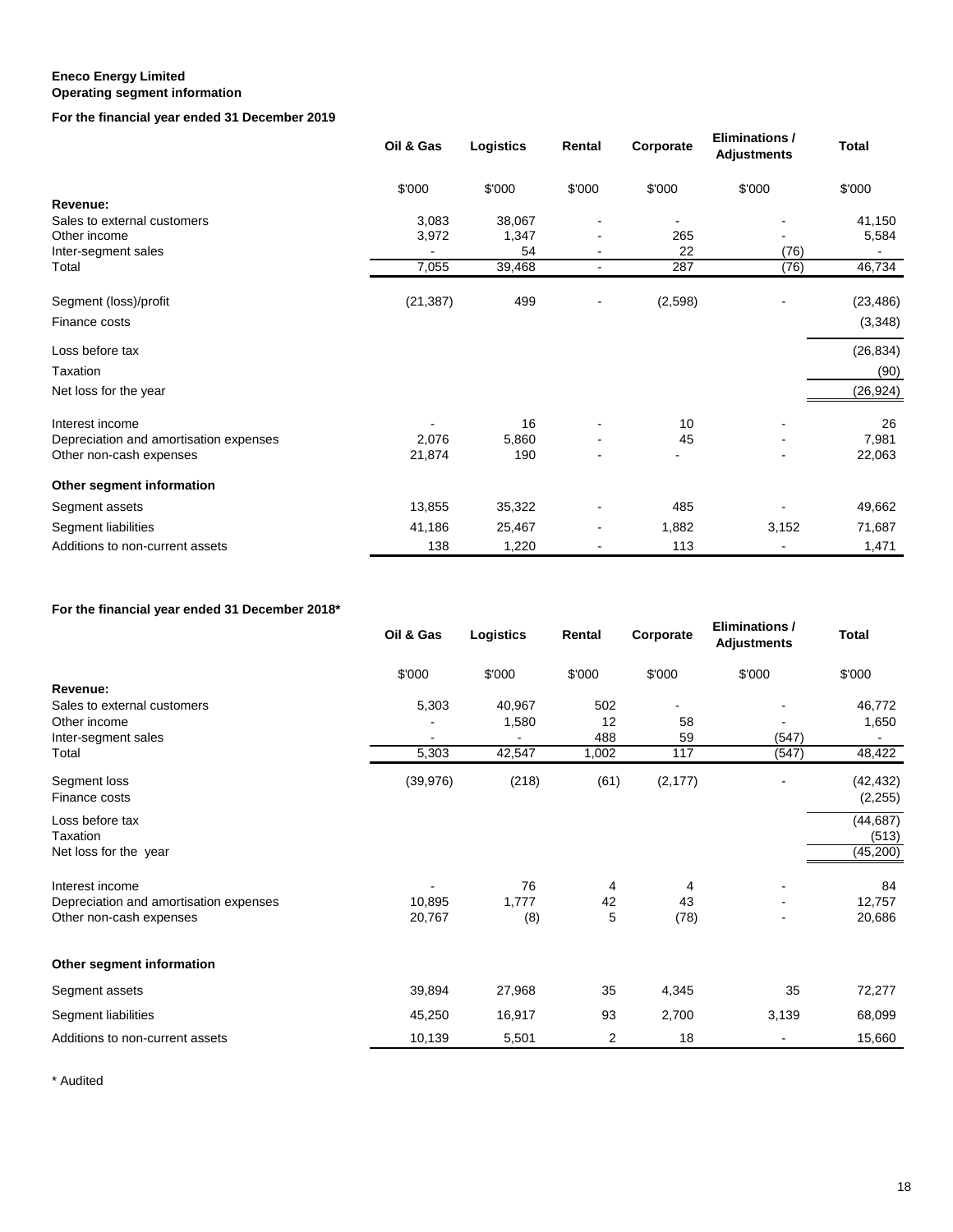# **Eneco Energy Limited Geographical information For the financial year ended 31 December 2019**

ř.

|                       | Singapore           |                          |                     |                 |                     |                     |                 |                       |
|-----------------------|---------------------|--------------------------|---------------------|-----------------|---------------------|---------------------|-----------------|-----------------------|
|                       | Logistics<br>\$'000 | Rental<br>\$'000         | Corporate<br>\$'000 | Total<br>\$'000 | Logistics<br>\$'000 | Oil & Gas<br>\$'000 | Total<br>\$'000 | Grand total<br>\$'000 |
|                       |                     |                          |                     |                 |                     |                     |                 |                       |
| Revenue               | 29,322              | $\overline{\phantom{0}}$ |                     | 29,322          | 8.745               | 3,083               | 11,828          | 41,150                |
| <b>Segment assets</b> |                     |                          |                     |                 |                     |                     |                 |                       |
| Non-current assets    | 16,039              | $\overline{\phantom{a}}$ | 190                 | 16,229          | 4.384               | 12,806              | 17,190          | 33,419                |

## **For the financial year ended 31 December 2018 \***

|                                             | Singapore           |                          |                          |                 |                     |                     |                 |                              |
|---------------------------------------------|---------------------|--------------------------|--------------------------|-----------------|---------------------|---------------------|-----------------|------------------------------|
|                                             | Logistics<br>\$'000 | Rental<br>\$'000         | Corporate<br>\$'000      | Total<br>\$'000 | Logistics<br>\$'000 | Oil & Gas<br>\$'000 | Total<br>\$'000 | <b>Grand total</b><br>\$'000 |
| Revenue                                     | 31,222              | 502                      | $\overline{\phantom{0}}$ | 31,724          | 9.745               | 5,303               | 15,048          | 46,772                       |
| <b>Segment assets</b><br>Non-current assets | 5,950               | $\overline{\phantom{a}}$ | 20                       | 5,970           | 5,212               | 38,737              | 43,949          | 49.919                       |

\* Audited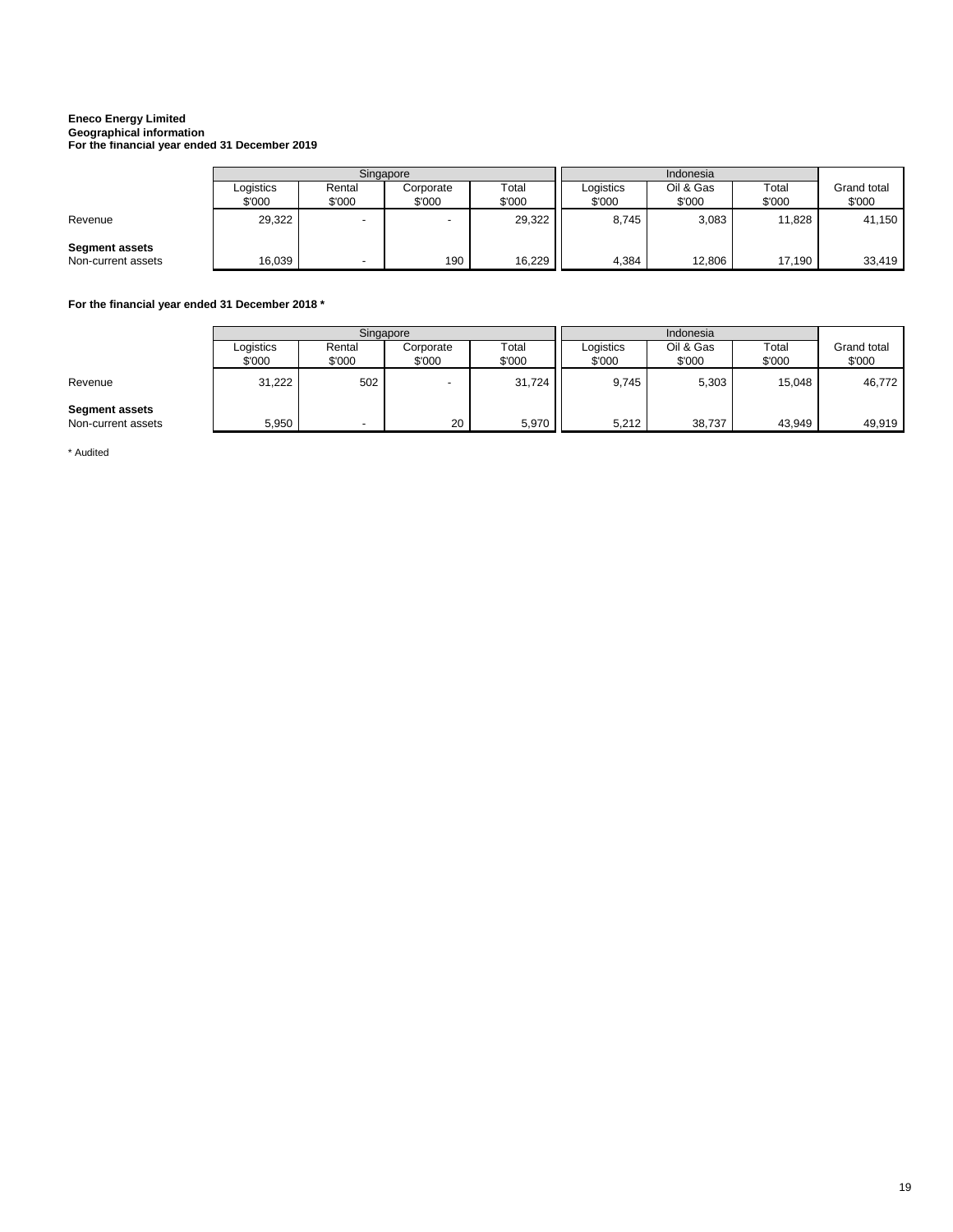## **Group Balance Sheet Review**

Non-current assets decreased by S\$16.5 million to S\$33.4 million mainly due to the full impairment of net exploration and evaluation assets which is classified as asset held for sale, the farm-out of 6% participating interest in Lemang in 2019 and offset by higher right-of-use asset, which lead to the recognition of future lease payments in accordance with SFRS(I) 16 Leases.

The remaining associated assets and liabilities of the asset classified as held for sale are included in the respective categories in the Group balance sheet.

Current assets decreased by S\$6.1 million mainly due to a decrease in trade and other receivables of S\$2.3 million and decrease in cash and bank balances of S\$3.6 million.

Current liabilities increased by S\$8.4 million mainly due to the reclassification of loans and borrowings from non-current to current liability of S\$4.5 million, higher lease liabilities of S\$3.8 million recognised in accordance with SFRS(I) 16 Leases, the reclassification of Oil & Gas tax liability of S\$2.9 million to current liability and offset by a significant reduction in the trade and other payables of S\$2.5 million.

Non-current liabilities decreased by S\$4.8 million mainly due to the reclassification of loans and borrowings of S\$4.5 million, reclassification of Oil & Gas tax liability of S\$2.9 million from non-current to current liability, lower other payables of S\$2.7 million and offset by lease liabilities of S\$5.9 million recognised in accordance with SFRS(I) 16 Leases.

#### **Negative Working Capital position**

The Group was in a negative working capital position of S\$25.9 million (2018: S\$11.4 million) and a net liabilities position of S\$22.0 million (2018: net assets position of S\$4.2 million).

The Board of Directors is of the view that the Group is able to operate as a going concern due to the following:

(a) The Group is able to generate sufficient cash flows from its Logistics operations;

(b) The Group is cautiously optimistic that it will be able to restructure its loans and/or obtain additional funding; and

(c) A substantial shareholder has also undertaken to provide continuing financial support to enable the Group and the Company to meet their financial obligations as and when they fall due.

#### **Group Cashflow Statement Review**

For the year ended 31 December 2019, the Group had a net positive cash inflow from operating activities of S\$2.6 million vs a net cash outflow of S\$1.1 million as at 31 December 2018.

The Group had net cash and cash equivalents of S\$4.6 million as at 31 December 2019 compared to cash and cash equivalents of S\$8.2 million as at 31 December 2018.

The Group loan and borrowings of S\$9.1m is directly tied to one lender. The Group is in breach of the loan covenants and is in ongoing discussions with its lender to restructure the loan agreement.

**9 Where a forecast, or a prospect statement, has been previously disclosed to shareholders, any variance between it and the actual results.**

Not applicable.

**10 A commentary at the date of the announcement of the significant trends and competitive conditions of the industry in which the group operates and any known factors or events that may affect the group in the next reporting period and the next 12 months.** 

#### **Logistics Business**

The Operating margins are reflecting year-on-year improvement. Removal of loss-making and unsustainable contracts has contributed to revenue softness and is helping with our push for better operating margins.

Indonesia's largest contract continues to present margin issues due to the lower than expected volumes.

The soft economic environment continues to present headwinds.

New contract wins have delivered positive margins and are helping to offset lower revenue from our existing account base, which has reflected declining volumes as a result of the soft economic backdrop.

The ongoing rollout of our App based technology continues to drive operational efficiencies.

Our focus remains on growth and strengthening our operating margins.

#### **Oil and Gas Business**

The challenges in our Oil and Gas business continue. Declining production volumes have created a greater demand on cash to support the assets.

We have agreed to exit our loss making Jatirarangon gas field when it expires in May 2020 and had appointed a third party advisor to market our West Jambi asset to external parties.

We will continue to reassess the Group's direction for the oil and gas segment.